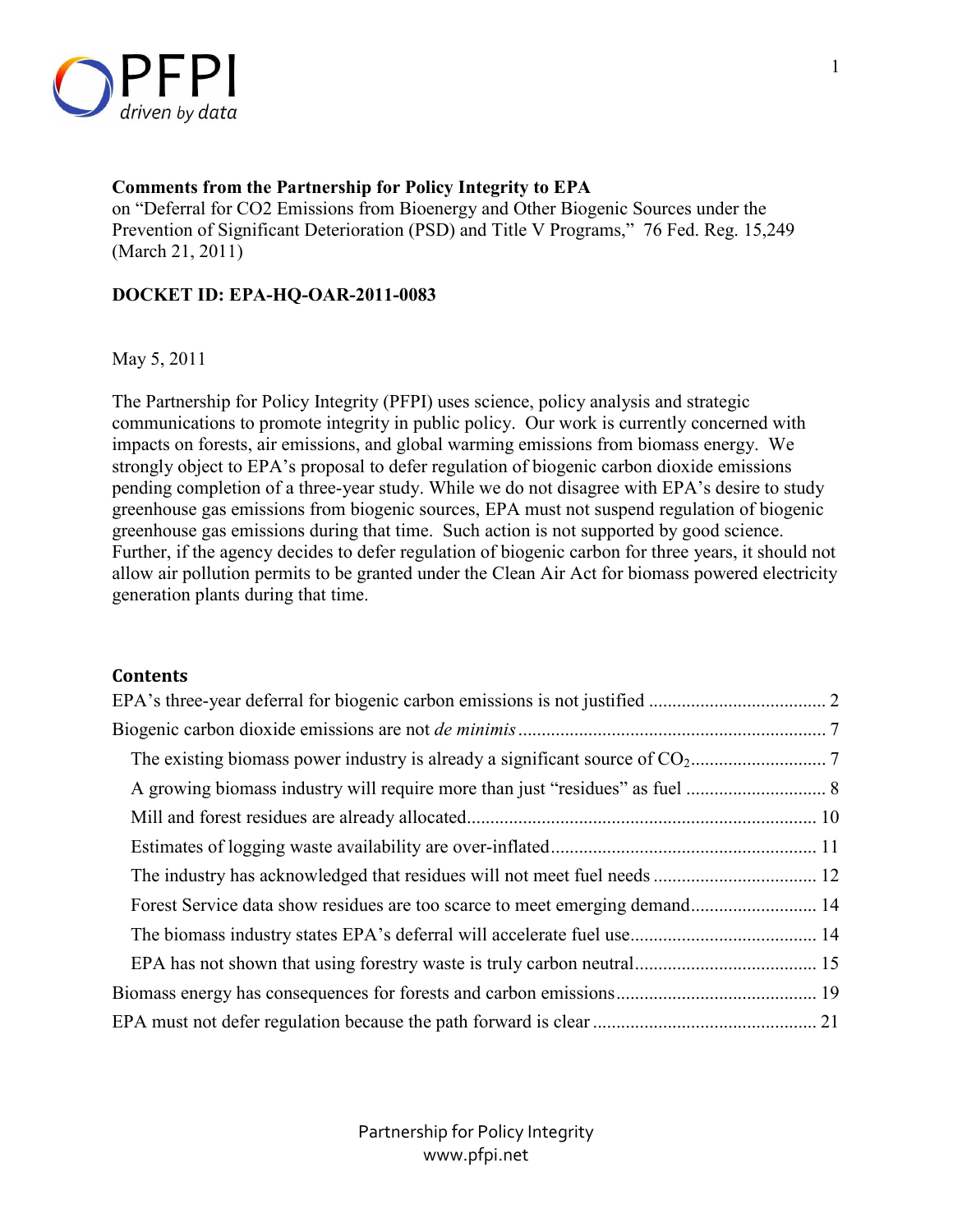## **EPA's three-year deferral for biogenic carbon emissions is not justified**

EPA justifies the three-year exemption of biogenic CO2 from regulation as follows:

3. Potential for Some Biomass Feedstocks To Have a *de minimis* Impact on Carbon Levels in the Atmosphere

EPA has sufficient information at this time to conclude that at least some biomass feedstocks that may be utilized to produce energy have a negligible impact on the net carbon cycle, such as residue material (e.g., sawdust from milling operations) that would have decomposed under natural circumstances in a relatively short period of time (e.g., 10–15 years). Given this negligible impact on the carbon cycle, the gain from regulating emissions from combustion of this feedstock for bioenergy could be considered to be trivial.

This justification is not supported by the Agency. EPA has not demonstrated that "residue" materials decompose in a short period of time. It has also not justified treating such emissions, which are assumed to achieve parity with decomposition emissions in  $10 - 15$  years, are worthy of being treated as instantaneously carbon neutral. Further, the Agency has not demonstrated that such materials constitute the sole or even predominant source of fuel for the current and future biomass industry. EPA thus has not provided the required proofs that regulating biogenic  $CO<sub>2</sub>$ would yield a gain of trivial or no value. Not only has EPA not provided the required proofs that its exemption is supportable or justified, but it cannot. The science does not exist to show that burning biomass emits only *de minimis* carbon emissions, and the Agency has admitted as much by stating that different kinds of biomass have different effects on emissions.

One reason that burning biomass emits so much more carbon than burning fossil fuels is because biomass powered electricity generating facilities are generally much less efficient than fossil fuel powered facilities, meaning whatever the source of biomass – whether it be waste, whole trees, or purpose-grown crops – emissions at the stack are much greater than emissions from generating the same amount of energy using coal, oil, or natural gas. For example, the air permit for the proposed 50 MW We Energies/Domtar biomass to energy plant in Rothschild, WI includes an emissions rate of 3,050 lb  $CO<sub>2</sub>/MWH$ – or a total of 634,553 tons per year operating at 95% capacity, as compared with a gas-fired boiler which would generate around 1,130 lbs of  $CO<sub>2</sub>/MWH<sup>1</sup>$  or 235,097 tons of  $CO<sub>2</sub>$  per year given the same size, operating and capacity assumptions.

<sup>1&</sup>lt;br>
<sup>1</sup> Emissions rate from EIA at http://www.eia.doe.gov/tools/faqs/faq.cfm?id=74&t=11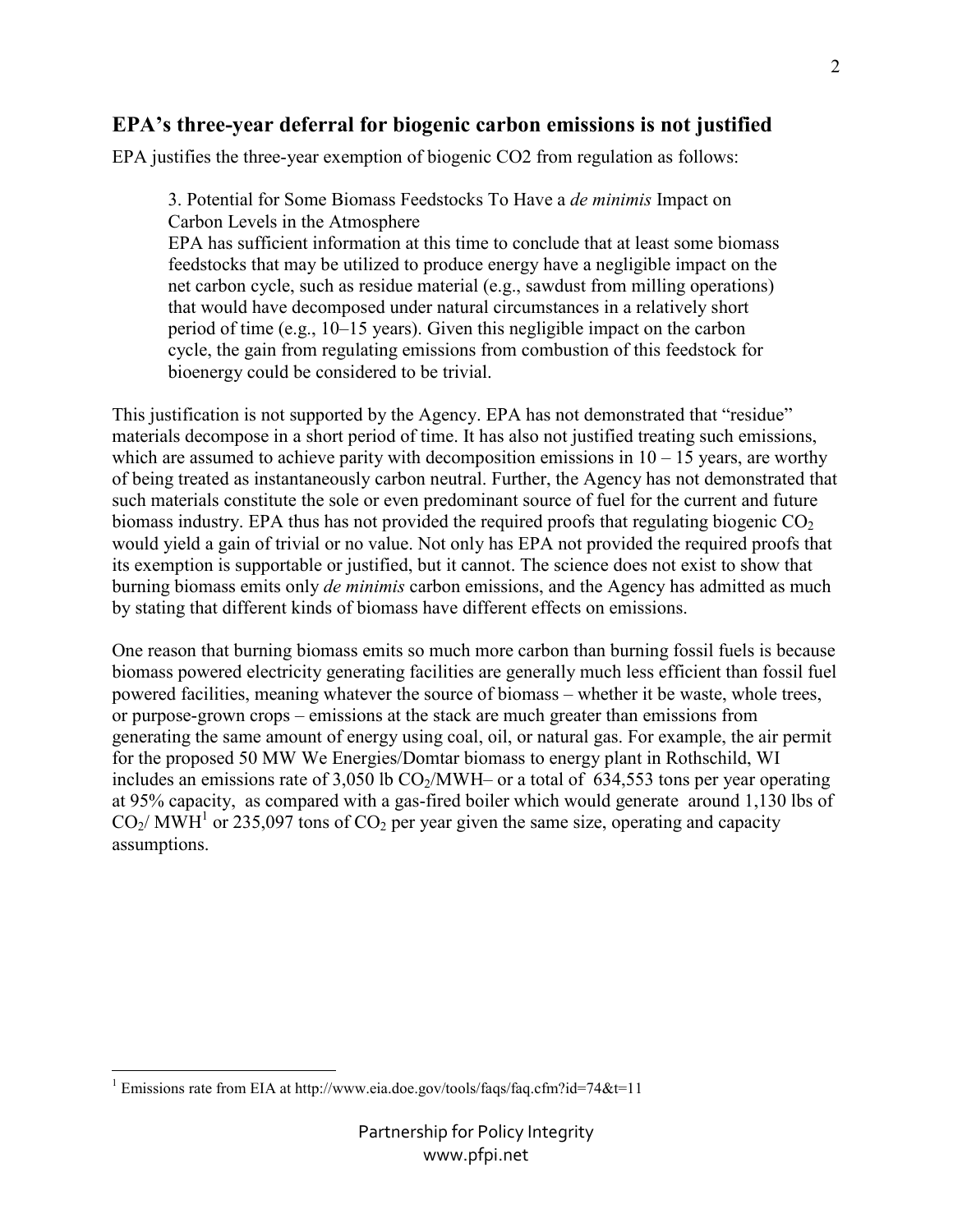B. Boiler B01 - Biomass and natural gas fired boiler with a capacity not to exceed 800 MMBTU/hour. The boiler is subject to NSPS (Part 60, Subparts D and Db).

| 11. Greenhouse Gases |  |
|----------------------|--|
|----------------------|--|

#### (a) Limitations: BACT.

<u>.</u>

(1) Greenhouse gas emissions may not exceed 3,050 pounds of CO<sub>2</sub> per MWh of gross output, averaged over any consecutive 12-month period.

Gross output means the gross useful work performed by the steam generated. When the unit is generating only electricity, the gross useful work performed is the gross electrical output from the turbine/generator set. For cogeneration, the gross useful work performed is the gross electrical output plus 75 percent of the useful thermal output measured relative to ISO conditions that is not used to generate additional electrical output (i.e., steam delivered to an industrial process).

(s. NR 405.08, Wis. Adm. Code)

FIGURE 1. Greenhouse gas emissions rate from final air permit for We Energies/Domtar biomass plant in Rothschild, WI.

EPA's guidance on BACT for biogenic sources states that biomass can be used as BACT for greenhouse gas emissions. However, comparing the emissions from the Domtar biomass boiler with a natural gas burner shows how that consideration of biomass as BACT is poorly justified. EPA's argument is that burning waste wood emits no more carbon than is emitted in decomposition, and therefore represents no net addition of carbon to the atmosphere. Leaving aside the fact that decomposition takes years to decades, while burning is instantaneous, no one – not the developer of the Domtar plant, not the Wisconsin DEP, not EPA – has demonstrated that the Domtar plant will burn solely "residues" that would "decompose anyway". There is good reason to assume<sup>2</sup> this plant will have to rely on increased whole-tree harvesting to provide fuel.

When a biomass facility does not just burn waste, and instead turns to increased forest harvesting to provide fuel, net emissions are significantly increased. Until the last couple of years when greater scrutiny has been brought to bear on the question, harvesting trees for fuel was widely assumed to be "carbon neutral", based on an uncritical acceptance of the idea that as long as forests were allowed to regrow, carbon released by harvesting would be resequestered. EPA itself sought input on this theory when it issued its Call for Information on approaches to biogenic carbon accounting, soliciting views on "current and projected C sequestration rates in lands used to produce bioenergy feedstocks"<sup>3</sup>, or as phrased in the present call for information, "whether some or all of a source's biogenic  $CO<sub>2</sub>$  emissions could be discounted based on a determination that they are canceled out by the  $CO<sub>2</sub>$  absorption associated with growing the fuel" Proposed Rule at 15257.

 $2$  Availability of "forest residues" in almost every case turns out to be lower than projected, due to logistical constrains; and as discussed below, other wood-using industries in the woodshed that would serve the Domtar plant allege that competition for fuel could lead to clearcutting of forests.

<sup>&</sup>lt;sup>3</sup> Federal Register, July 15, 2010. Environmental Protection Agency: Call for information: Information on greenhouse gas emissions associated with bioenergy and other biogenic sources [EPA-HQ-OAR-2010-0560; FRL-9175-0].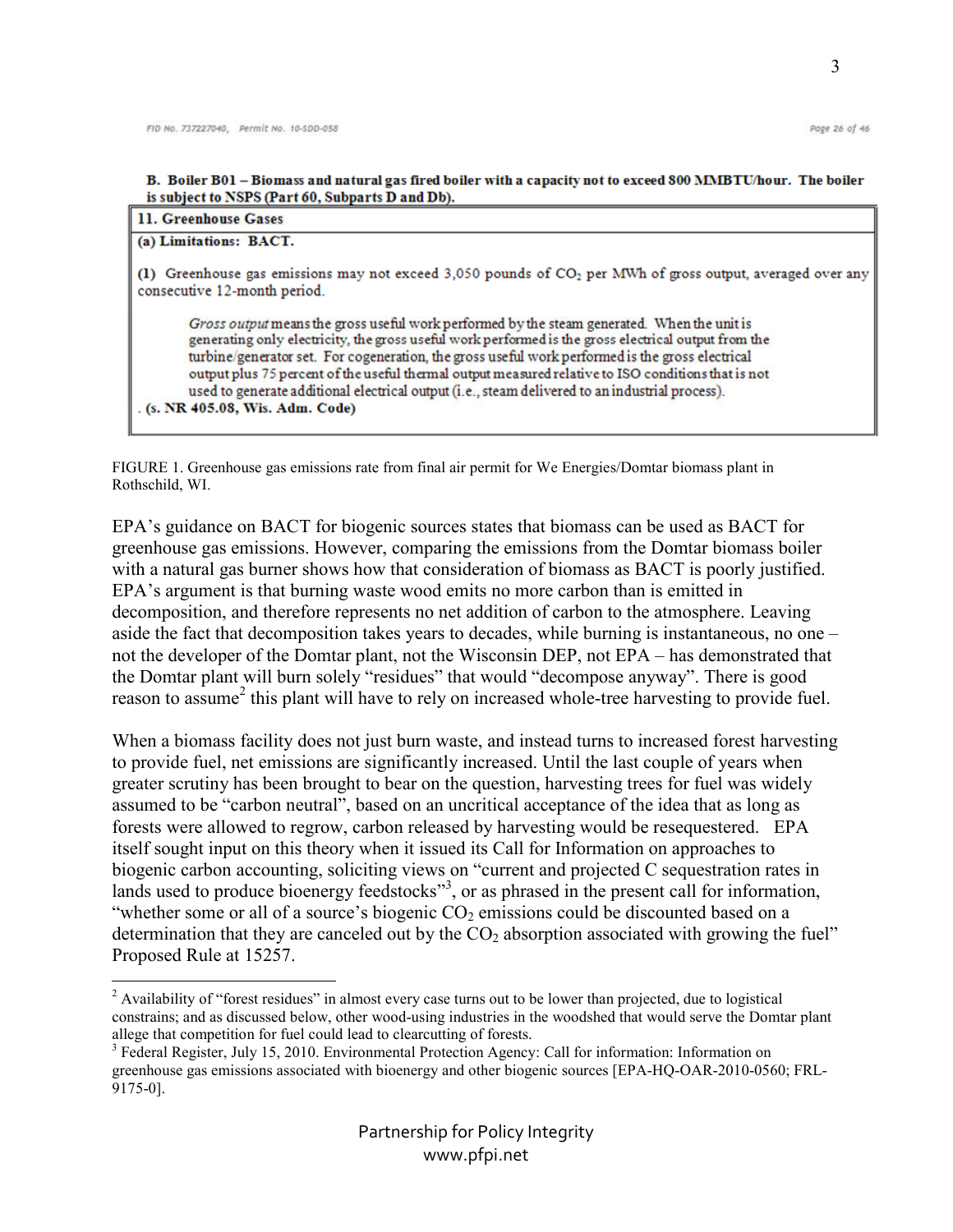But, as even EPA appears to acknowledge in its March 2011 BACT guidance for biogenic carbon dioxide emissions, the assumption of carbon neutrality of biomass based on resequestration of combustion carbon into new growth can break down when the "business-asusual" (BAU) scenario is taken into account.<sup>4</sup> Recent science has demonstrated that increasing forest harvesting for fuel dramatically increases net  $CO<sub>2</sub>$  emissions above the existing baseline. The "Critical Climate Accounting Error" study by Searchinger et al<sup>5</sup> and Johnson's "Goodbye to carbon neutral" paper<sup>6</sup> pointed out the importance of taking ongoing forest carbon sequestration into account when calculating net carbon emissions from biomass energy. The Manomet Study<sup>7</sup> demonstrated using modeling that the combination of greater carbon emissions per unit energy from biomass than fossil fuels, *combined with* the lost forest carbon sequestration associated with additional fuel harvesting, establish a potent "carbon debt" that greatly exceeded that from fossil fuels – a debt that takes decades to more than a century to pay off. Other studies have reached similar conclusions, including the European "bioenergy carbon bomb" study $8$  and 2011 work by McKechnie, et al., who conclude that "using standing trees for bioenergy immediately transfers carbon to the atmosphere and provides a relatively smaller GHG benefit from displacing coal or gasoline, increasing overall emissions for several decades."<sup>9</sup>

Manomet and other studies correctly conclude that the burst in carbon emissions associated with burning biomass occurs both because biomass combustion emits considerably more  $CO<sub>2</sub>$  per unit energy generated than fossil fuels, and also because cutting trees retards ongoing forest carbon sequestration. It is worth rebutting biomass industry arguments that have been put forth against this approach, particularly since EPA's BACT guidance for biogenic CO2 appears to repeat and potentially endorse some of them, in direct contradiction to the correct approach, which uses the present-day business-as-usual situation as a benchmark

A biomass industry argument sometimes heard is that as long as forests are growing and sequestering carbon on the landscape as a whole, this compensates for the carbon emitted by cutting and burning trees. Despite appearing to acknowledge the validity of the "business-asusual" approach employed by the Manomet Study and others, EPA's BACT guidance released

-

 $<sup>7</sup>$  Manomet Center for Conservation Sciences. 2010. Massachusetts Biomass Sustainability and Carbon Policy</sup> Study: Report to the Commonwealth of Massachusetts Department of Energy Resources. Walker, T. (Ed.). Contributors: Cardellichio, P., Colnes, A., Gunn, J., Kittler, B., Perschel, R., Recchia, C., Saah, D., and Walker, T. Natural Capital Initiative Report NCI-2010- 03. Brunswick, Maine.

<sup>&</sup>lt;sup>4</sup> EPA's March 2011 Biogenic CO2 BACT guidance states, "if certain activities, such as logging, are accelerated in a particular region over a certain period of time, and associated emissions are thereby increased, then sequestration on land will decline and net atmospheric carbon stocks will increase over the BAU case. For bioenergy and other biogenic CO2 emissions, where such a wide variety of potential feedstocks exists, the BAU case might be considered the emissions that 'would have happened anyway.'". (US EPA. Guidance for determining best available control technology for reducing carbon dioxide emission from bioenergy production. March, 2011, page 22). <sup>5</sup> Searchinger, T., et al. 2009. Fixing a critical climate accounting error. Science 326: 527 - 5 28.

<sup>6</sup> Johnson, E. 2008. Goodbye to carbon neutral: Getting biomass footprints right. Environmental Impact Assessment Review, vol. 29, no. 3, pp. 165-168

<sup>&</sup>lt;sup>8</sup> Birdlife International and European Environmental Bureau. Bioenergy: a carbon accounting time bomb. June 2010. Available at http://www.pfpi.net/wp-content/uploads/2011/05/carbon\_bomb\_21\_06\_2010.pdf

<sup>&</sup>lt;sup>9</sup> McKechnie, J. et al. 2011. Forest bioenergy or forest carbon? Assessing trade-offs in greenhouse gas mitigation with wood-based fuels. Environmental Science and Technology 45:789-795.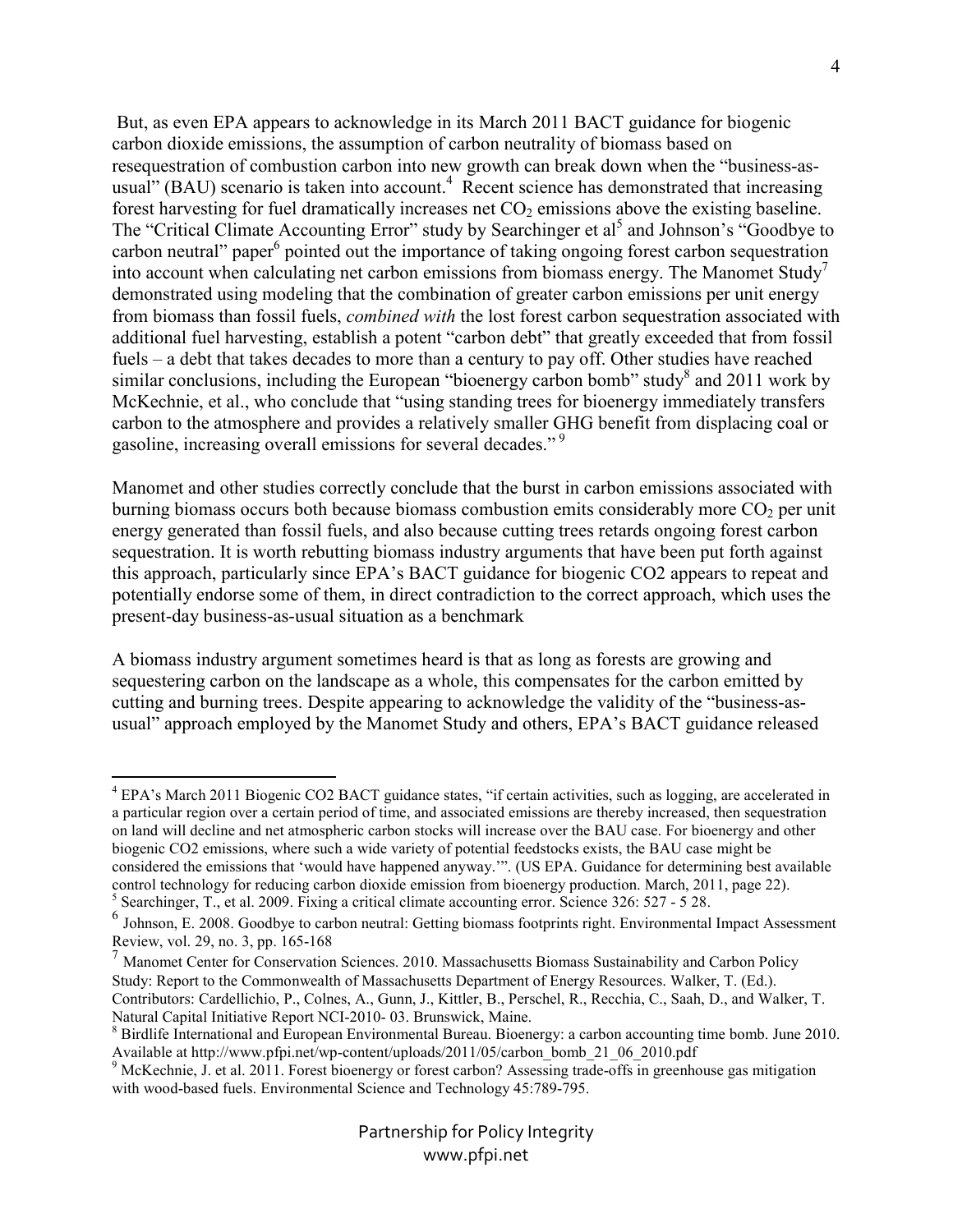contemporaneously with the proposed rule disturbingly also appears to endorse this "landscape level" approach, stating

"..because sequestration of CO2 emissions in living plant material outside the boundaries of the facility may counteract the emissions from such facilities on a continuous basis, this unique dynamic merits consideration in the BACT analysis. This argument is underlined by the fact that GHGs like  $CO<sub>2</sub>$  are well mixed in the atmosphere at large spatial scales: therefore the need to reduce them directly at the facility is of lesser importance so long as their net atmospheric impact is accounted for and is negative or zero."

This approach is fundamentally flawed because it fails to acknowledge that forests are already sequestering carbon, and cutting and burning trees over *here* does nothing to increase carbon sequestration over *there* – an increase that would be required to compensate for the additional carbon emitted by biomass energy generation over fossil fuel generation. The Manomet Study group themselves issued a powerful rebuttal<sup>10</sup> of this carbon accounting approach. It states,

We agree that the only way to properly evaluate the net carbon impacts of energy from forest biomass is to estimate at the landscape level the net change in atmospheric  $CO<sub>2</sub>$  levels over time with and without the harvest of wood biomass for energy. As discussed above this is exactly what the Manomet Study did.

When the problem is framed around analysis of the 'control' and biomass scenarios, the spatial scale of the analysis—a key concern of the O'Laughlin critique and others—becomes irrelevant as long as stands that are not harvested in any time period have the same growth and inventory levels in both the biomass and baseline scenarios… Since there is no difference in carbon accumulation on un-harvested stands between the two scenarios, the un-harvested stands have no net effect on atmospheric carbon levels.

A variation on the "landscape" carbon accounting approach was critiqued in a letter<sup>11</sup> to the Washington State Legislature, pointing out the problems with a Washington State Department of Natural Resources report on biogenic carbon:

Forests in the northern hemisphere are on balance growing and accumulating carbon for a variety of reasons, and that ongoing growth is helping to hold down the rate of global warming. The DNR report's assumption that as long as forest carbon stocks remain constant, the amount of  $CO<sub>2</sub>$  being emitted by bioenergy is balanced by forest carbon uptake<sup>12</sup> disregards this ongoing increase in carbon

 $\overline{a}$ 

<sup>&</sup>lt;sup>10</sup> Manomet Center for Conservation Sciences. Manomet response to O'Laughlin's 'Accounting for greenhouse gas emissions from wood bioenergy'. November 11, 2010.

<sup>&</sup>lt;sup>11</sup> Letter from Mark Harmon, Tim Searchinger, and Bill Moomaw to the Washington State Legislature, February 2,

<sup>2011.</sup> Available at http://www.pfpi.net/wp-content/uploads/2011/03/Harmon\_Searchinger\_Moomaw-Letter.pdf <sup>12</sup> Page 31 of the report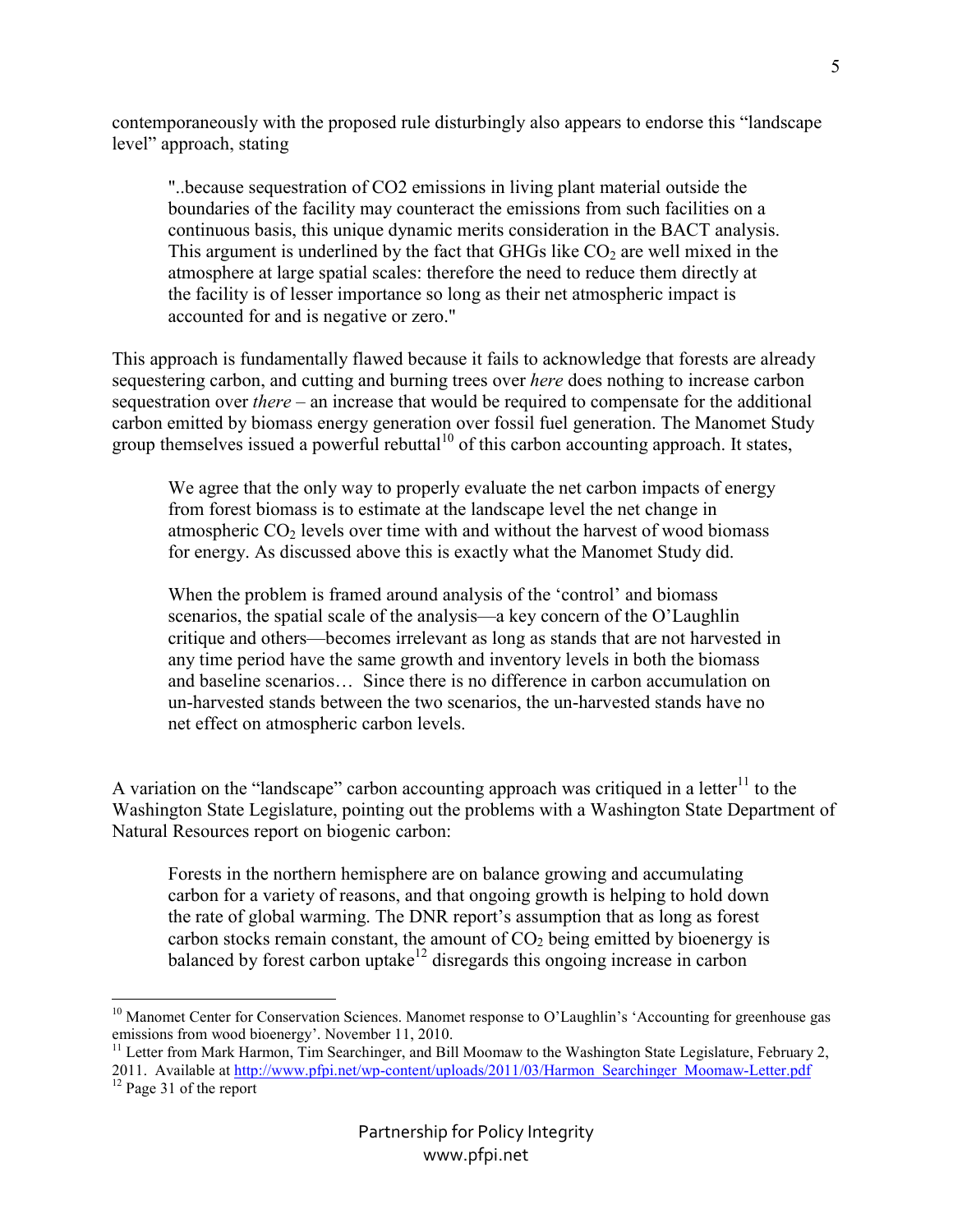storage. Using wood for power generation that would otherwise be added to forests thus not only increases the rate of  $CO<sub>2</sub>$  emissions per kilowatt-hour but also reduces the critical forest carbon "sink". If forests harvested for energy are allowed to re-grow, that re-growth absorbs carbon dioxide and helps to offset the carbon released from the initial burning of the trees for energy. But paying back the carbon released will nearly always take many decades, and in some cases centuries.

For the DNR scenario to work, where constant forest inventory guarantees biopower carbon neutrality, forests would need to somehow "compensate" for the net increase in carbon emissions that occurs when trees are cut and burned for energy. However, taking credit for forest carbon uptake that is happening elsewhere (that is, not on the plot that was cut for fuel, but on other forests) is not legitimate, because cutting and burning trees in one place does not by itself increase forest carbon uptake elsewhere. In fact, applying the carbon gains of other forests within the state to the credit of biomass fuel amounts to doublecounting, because these gains in other forests are already accounted for in the carbon balance. DNR's approach is similar to declaring that every business in Washington State is profitable, even a business that loses millions of dollars, so long as the State's businesses are profitable in aggregate. In short, the proposal is an accounting scheme with no accountability.

Another biomass industry argument is put forward in the statement submitted by the National Alliance of Forest Owners  $(NAFO)<sup>13</sup>$ , which states:

 "emissions from combustion of biomass – which consist primarily of carbon dioxide – should not be treated like other combustion sources, because the carbon generated from the combustion of biomass is part of a natural carbon cycle. The rationale behind this consensus approach is that all plant materials are derived from carbon that is sequestered from the air as plants grow, and this carbon is naturally released back to the air when plants die and decay. Thus, when plant material (biomass) is burned, it merely releases carbon to the atmosphere that was sequestered during plant growth and that would have been emitted to the atmosphere naturally through plant decay."

Again, the Manomet team response to this argument is succinct: $14$ 

 $\overline{a}$ 

The choice of an appropriate starting date for carbon impact analyses depends directly on the question that the analysis is intended to address. For the Manomet

<sup>&</sup>lt;sup>13</sup> Unopposed motion by National Alliance of Forest Owners for Leave to Intervene in Support of Respondent. Center for Biological Diversity, Conservation Law Foundation, and Natural Resources Council of Maine, v. United States Environmental Protection Agency. United States Court of Appeals for the District of Columbia Circuit. No 11-1101.

<sup>&</sup>lt;sup>14</sup> Manomet Center for Conservation Sciences. Manomet response to O'Laughlin's 'Accounting for greenhouse gas emissions from wood bioenergy'. November 11, 2010.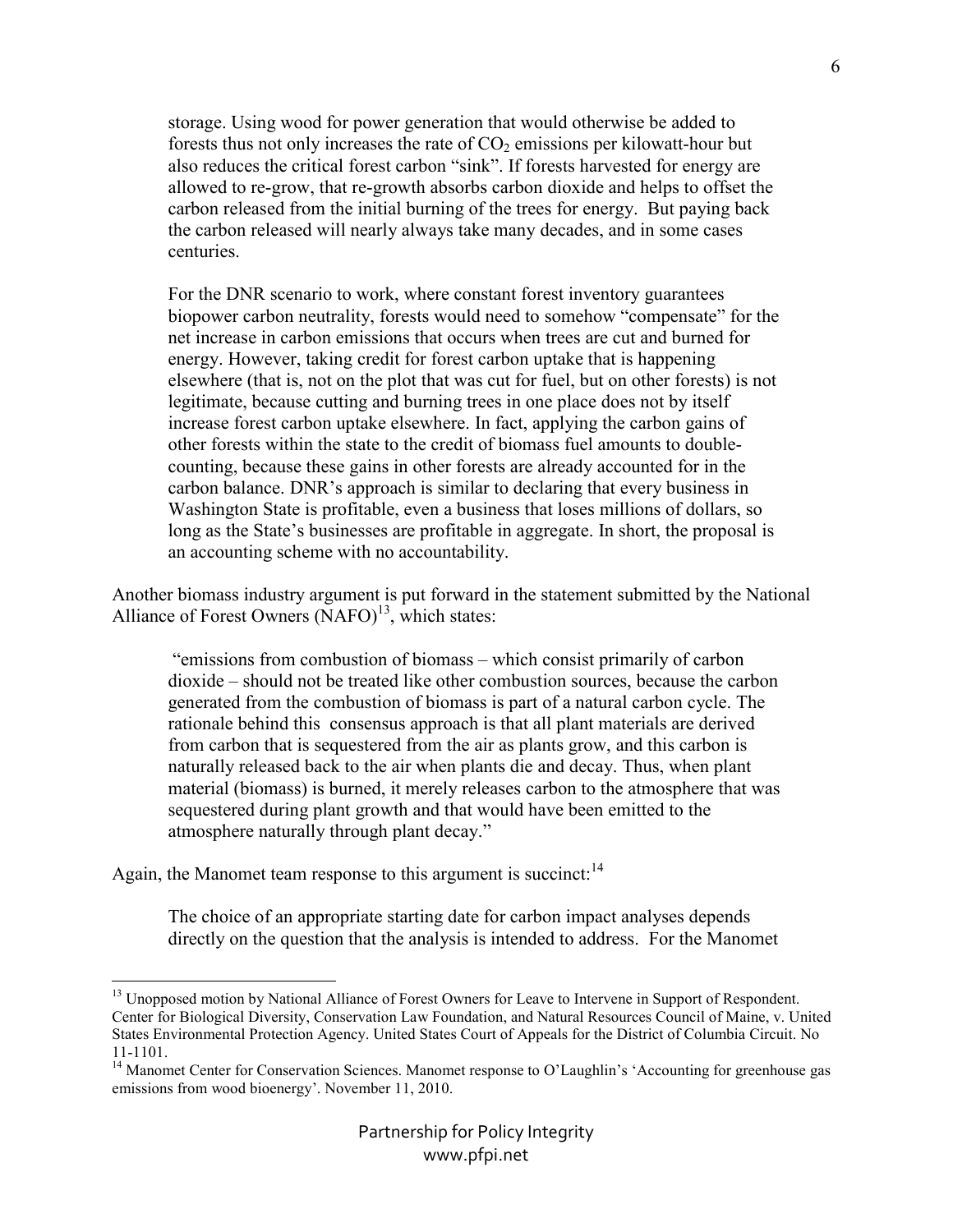study, the question posed is 'what is the impact on atmospheric greenhouse gases if, beginning today, we increase the share of our energy supplies generated from wood relative to fossil fuels?' To answer the question, we consider the future GHG impacts of two scenarios. The first is a 'control' in which we estimate forest carbon stocks over time assuming continued fossil fuel burning and no increase in bioenergy production from wood. In the second scenario, we model the impacts on total forest carbon of using wood to produce an amount of energy equivalent to that produced using fossil fuels in the control scenario. Comparing the differences in total forest carbon stocks between the two scenarios at various points in time provides an indicator of the net change in GHGs attributable to switching from fossil energy sources to biomass.

When the focus is on how today's decisions to generate more energy from biomass will affect future GHGs, past forest growth is irrelevant. The two primary drivers of future GHG impacts are (1) the relative levels of GHG emissions per unit of energy production for biomass and fossil fuels and (2) the future rates of carbon change in the forest in the control and biomass scenarios.

Nothing in this "eternal carbon cycle" argument acknowledges the considerable acceleration in carbon emissions that occurs when biomass is harvested and burned rather than allowing it to complete its lifecycle and decay naturally (a process that takes years, if not decades, and also contributes to long-lasting soil carbon pools where carbon is locked up for decades to centuries). For EPA to include any variation on the argument that forests other than those used for fuel will somehow increase carbon sequestration to compensate for biogenic emissions, or that "previous" carbon sequestration by forests compensates for increased biogenic emissions occurring now, is contrary not only to good science, but to common sense.

## **Biogenic carbon dioxide emissions are not** *de minimis*

Carbon emissions from the biomass industry if left unregulated will demonstrably not be *de minimis*. The reasons for this are several-fold and are developed below in more detail, but in essence include demonstrations that the existing industry is currently a large source of  $CO<sub>2</sub>$ emissions; that assumptions that the industry uses "waste" wood are unfounded; and that using waste wood as fuel can in fact represent a significant source of  $CO<sub>2</sub>$  over the timeframe when it is most important to mitigate climate change by reducing emissions.

### *The existing biomass power industry is already a significant source of CO<sup>2</sup>*

Energy Information Administration data for biomass fuel consumption in 2009 demonstrates that the industry is already a large source of  $CO<sub>2</sub>$ . Making standard assumptions<sup>15</sup> about the carbon content and moisture content of wood pulping liquors and wood solids used as fuel, it can be

<sup>&</sup>lt;u>.</u>  $15$  Fuel and heat input data are as reported by EIA; CO2 emissions are calculated assuming for carbon and moisture content, respectively: pulping liquors (35%, 55%); wood (50%, 45%); agricultural materials (45%, 20%). "Other" biomass solids were modeled as wood, but since this category is quite small, any error is also small.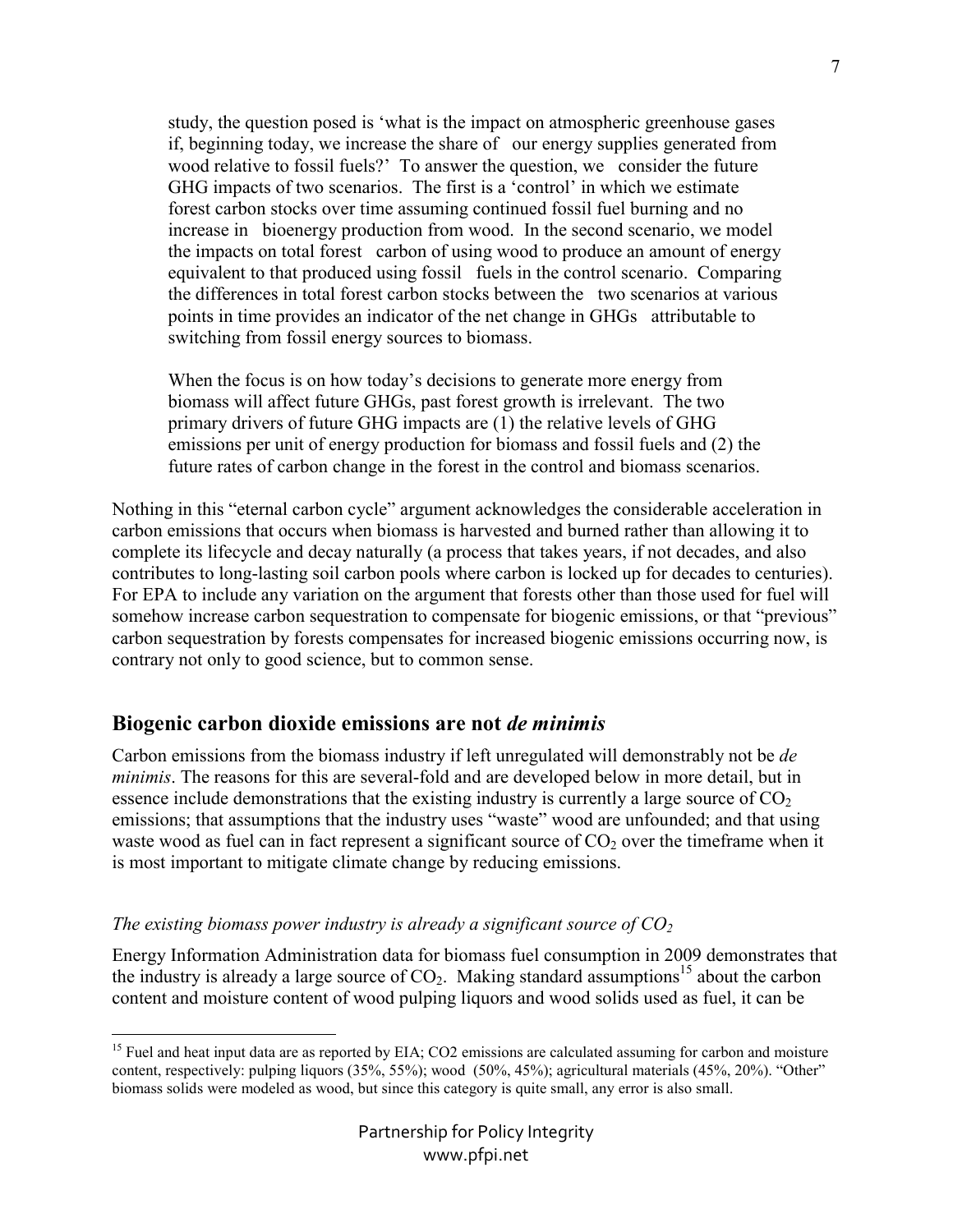seen that  $CO<sub>2</sub>$  emissions from the existing industry are significant (table does not include emissions from the portion of municipal waste defined as "biomass"):  $^{16}$ 

TABLE 1. Fuel use, heat input, and CO2 emissions from bioenergy production reported to the Energy Information Administration, 2009. (Source: Energy Information Administration. 2009 EIA-923 Monthly Time Series File, Revised April 2011 )

| <b>Fuel type</b>       | fuel (tons) | heat input<br>(mmbtu) | <b>CO2</b> emissions<br>(tons) |
|------------------------|-------------|-----------------------|--------------------------------|
| Agricultural fuels     | 4,252,601   | 32,312,178            | 5,613,433                      |
| Wood solids            | 48,165,174  | 489,243,148           | 48,566,550                     |
| Pulping liquors        | 57,011,003  | 645,150,689           | 32,923,854                     |
| "other" biomass solids | 1,981,226   | 20,853,306            | 1,997,736                      |
| <b>Total</b>           | 111,410,004 | 1,187,559,321         | 89,101,573                     |

Total  $CO<sub>2</sub>$  emissions from the current biomass industry as it operated in 2009 were equivalent to the combined reported power sector emissions of  $CO<sub>2</sub>$  from RI, SD, DE, AK, ME, NH, CT, HI, OR, WA, and  $\overline{NJ}^{17}$  (data reported by EIA do not include emissions from biomass). The significance of these emissions to particular regions is illustrated in Maine. Total power sector emissions in Maine are reported at 5,196,592 tons by EIA, a figure that counts all biomass burning as zero emissions. However, emissions from biomass burning<sup>18</sup> in Maine added approximately another  $6,207,336$  tons of  $CO<sub>2</sub>$ , more than doubling the total that was reported. <sup>19</sup> It is unknown what portion of the biomass fuel burned in Maine comes from logging residues that would decompose eventually, versus whole-tree harvesting. However, Maine's forest cutting practices allow clear cuts of up to 250 acres for "forest products," the definition of which  $\frac{1}{2}$  includes biomass fuel,<sup>20</sup> suggesting that limits on whole-tree harvesting and its associated impacts on carbon emissions do not exist.

### *A growing biomass industry will require more than just "residues" as fuel*

EPA assumes that new facilities that would be regulated under the tailoring rule will be fueled by residues, and thus the impact on carbon emissions will be *de minimis*. However, this is not the case – for a variety of reasons, new biomass facilities will demonstrably require increased forest harvesting, which has been shown by the best and most current science to represent a significant increase in carbon emissions above fossil fuels.

2011.

8

<sup>-</sup><sup>16</sup> Energy Information Administration. 2009 EIA 923 Monthly Time Series File. Sources: EIA-923 and EIA-860 <sup>17</sup> Energy Information Administration. State Historical Tables for 2009: emission\_state\_2009.xls. Revised Jan 4,

<sup>&</sup>lt;sup>18</sup> Wood and wood-derived fuels, only; excludes municipal waste combustion

<sup>&</sup>lt;sup>19</sup> Emissions from biomass burning calculated using same assumptions as above

<sup>&</sup>lt;sup>20</sup> Maine Department of Conservation. 1999. Forest regeneration and clearcutting standards. Available at http://www.maine.gov/doc/mfs/pubs/htm/fpafnl.htm#SECTION 5.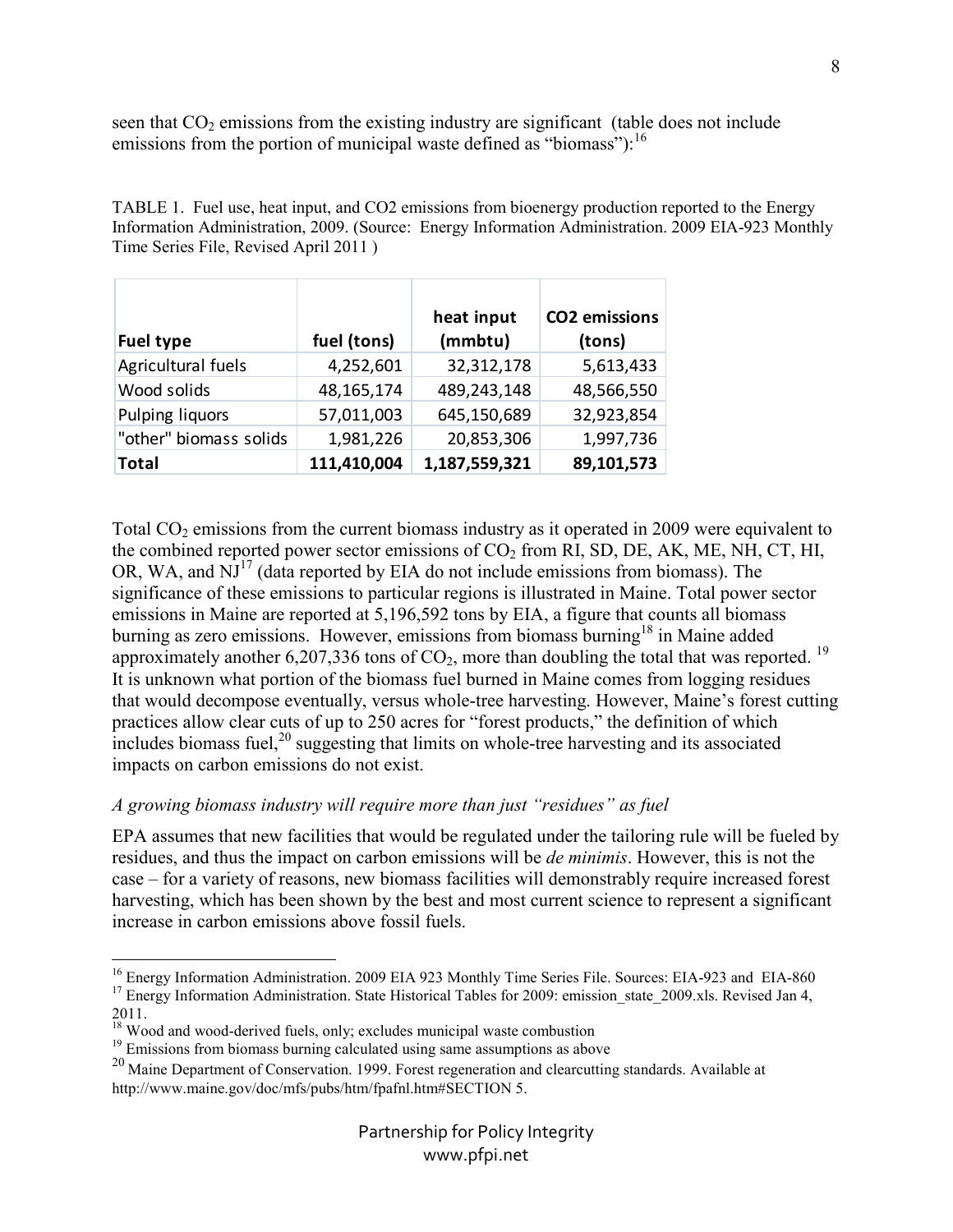Growth in the industry is projected to be significant – although ironically this growth is largely dependent on the very assumption that EPA is making, that  $CO<sub>2</sub>$  emissions will be negligible. EIA data indicate that the existing biomass industry generated 37,656,499 MWh in 2009, not including power generated by municipal waste combustion (but does include pulping liquor fuels and agricultural fuels). This generation is the equivalent of 4,525 MW, operating at 95% availability. Industry data<sup>21</sup> show that now in the planning and permitting stages are about 117 new direct-fired biomass facilities representing a further 4,479 MW of capacity, all of which plan to use wood as fuel and most of which are to be operational by 2013. Projected wood use by this group of plants is over 57 million green tons a year. This figure does not include co-firing projects; we are aware of more than 20 such projects, although the total amount of generation from biomass than these will represent is still undetermined. The Public Utilities Commission of Ohio alone has approved several large co-firing and re-firing projects in the State, totaling close to 2,000 MW in capacity.



FIGURE 2 -- Cumulative MW biomass generation capacity brought online by year (Source: RISI, Inc. North American Wood Biomass Projects Database, updated February, 2011.) It is thus fair to say that the direct fired and co-firing projects now in the pipeline could at least double the size of the industry in the next few years; there are also an unknown number of smaller facilities being built. Potential fuel demand is massive.

<sup>-</sup><sup>21</sup> RISI, Inc. North American Wood Biomass Projects Database, updated February, 2011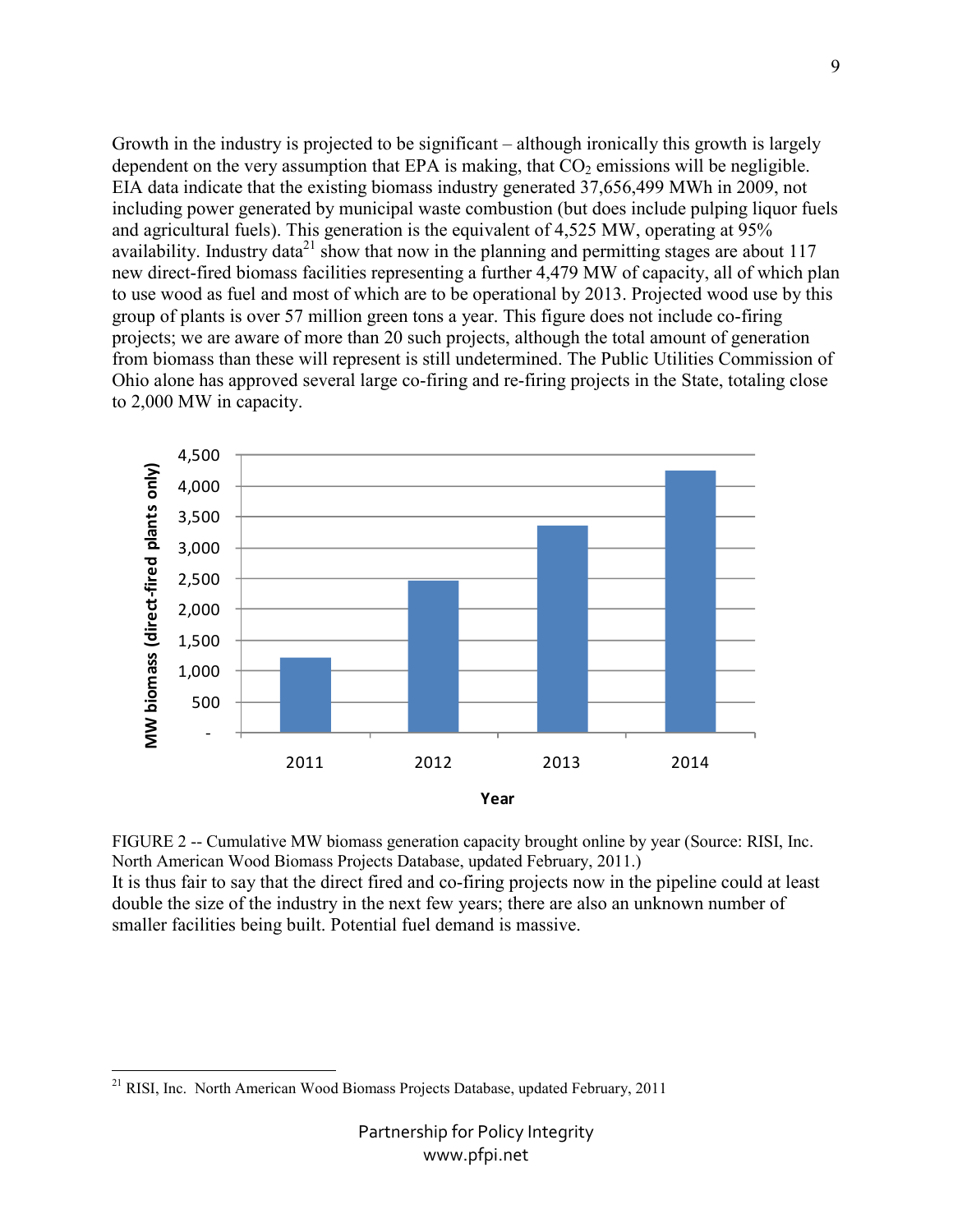#### *Mill and forest residues are already allocated*

According to US Forest Service data, only about 1.5% mill wastes remained unutilized nationally<sup>22</sup> as of 2006. Since that time, growth in the pellet industry, which also utilizes mill waste, may have reduced the supply available for use at direct-fired biomass plants even further.

The existing biomass power industry is also putting demands on forestry residues, but even assuming that existing demands were zero, wood demand at new and proposed facilities would exceed the amount of forest residues currently available in the U.S. According to the Forest Service, $^{23}$  approximately 100 million green tons of forest residues are generated each year, of which at most 50% are considered to be available and collectable. According to industry data, <sup>24</sup> however, new wood demand for wood pellet manufacture (22,381,200 green tons), biofuels feedstock (9,690,000 green tons) and direct-fired biomass facilities (57,462,183 green tons) significantly exceeds the availability of logging residues.

These figures do not include wood demand by co-firing at coal plants; however, according to EIA, because co-firing represents the least-cost approach for generating biomass power, a significant ramp-up can be expected, particularly when the only regulatory cost incurred results from emitting fossil fuel CO<sub>2</sub>. The "high coal cost" scenario is treated as a proxy for mitigating  $CO<sub>2</sub>$  emissions; under this scenario, co-firing of biomass increases significantly relative to the reference case.



FIGURE 3. EIA's projected build-out of biomass power generation under the reference and "high coal cost" scenarios. (EIA National Energy Modeling System, AEO2011, renewable energy generation).

-

 $22$  Smith, W.B., et al. 2007. Forest Resources of the United States, 2007. United States Forest Service, Gen.Tech Report WO-78. December, 2008.

 $23$  Smith et al, 2007

 $^{24}$  RISI, Inc. North American Wood Biomass Projects Database, updated February, 2011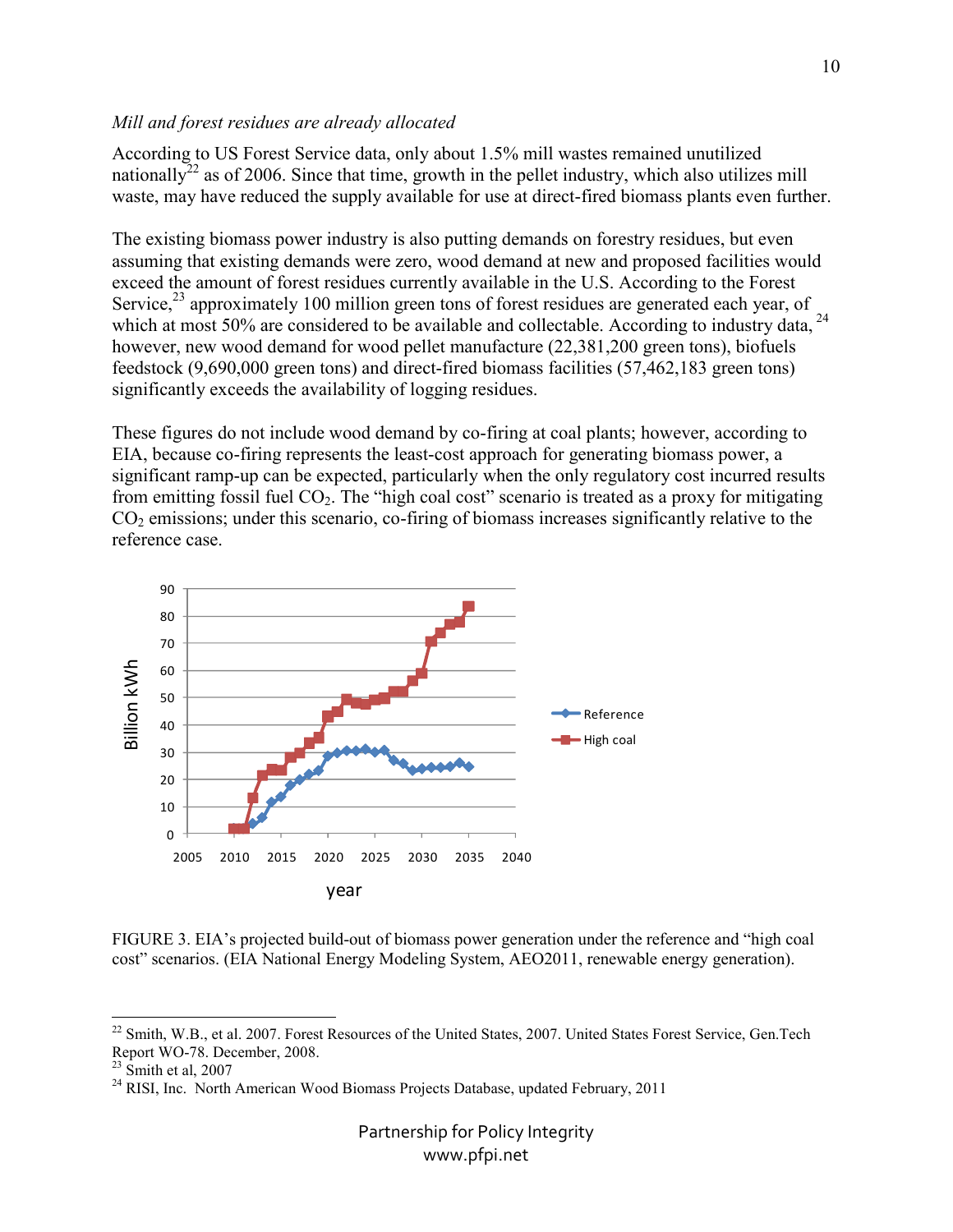As an example of the amounts of wood required by co-firing, providing 5% of the heat input with wood at the 660 MW Killen Station coal plant in Adams County, Ohio, is estimated to require 185,000 tons of biomass per year,<sup>25</sup> an amount of wood equivalent to that provided by clearcutting 2,050 acres of Ohio forests per year.<sup>26</sup>

#### *Estimates of logging waste availability are over-inflated*

While Forest Service data indicate that there are only about 100,000 million green tons of logging residues generated annually, $^{27}$  various other sources overestimate availability. For instance, the amount of "forestry residues" considered available by the Energy Information Administration (EIA) and used to support their energy build-out modeling is a large overestimate. EIA's estimate of available "logging residues" includes those materials as defined by the Forest Service,<sup>28</sup> which includes branches and tops and "cull" (unmarketable) trees cut in the course of harvesting.

However, EIA's dataset<sup>29</sup> also includes part of the massive national inventory of *standing* cull trees, as well as standing inventories of "excess small pole trees."<sup>30</sup> Because the Forest Service inventory includes standing cull trees on potentially harvestable forest land, whether or not this land is likely to be logged, the estimated supply of potentially harvestable cull and pole trees vastly exceeds the amount of true logging residues that are actually generated each year.<sup>31</sup> This overestimate has caused EIA to make overly optimistic conclusions about residue availability; the assumptions are particularly troubling in that EIA's projection of decreasing  $CO<sub>2</sub>$  emissions

-

.

<sup>&</sup>lt;sup>25</sup> Ohio Environmental Protection Agency: Final air pollution permit-to-install for Dayton Power and Light Killen Generating Station, 12/29.2010.

<sup>&</sup>lt;sup>26</sup> Assumes about 88 green tons per acre standing biomass in Ohio's forests; data from Smith et al, 2007.

 $27$  Smith et al 2007

 $^{28}$  The category of logging residues as defined by the Forest Service data includes virtually anything "sound enough to chip" other than the commercial roundwood removed by harvesting. It includes "Growing–stock volume cut or knocked down during harvest but left at the harvest site" and "wood volume other than growing stock cut or knocked down during harvest but left on the ground. This volume is net of wet rot or advanced dry rot and excludes old punky logs; consists of material sound enough to chip; includes downed dead and cull trees, tops above the 4– inch growing–stock top, and smaller than 5 inches d.b.h. (diameter at breast height); excludes stumps and limbs." Cull trees are unmarketable because of rot, roughness, or species (Smith et al, 2007).

<sup>&</sup>lt;sup>29</sup> Walsh, M., et al. 2000. Biomass feedstock availability in the United States: 1999 state level analysis. Prepared for EIA; available at http://bioenergy.ornl.gov/resourcedata/index.html

<sup>&</sup>lt;sup>30</sup> The term "excess small pole trees" does not occur in the glossary of terms included with the Forest Service forest inventory dataset but presumably refers to some portion of the standing stock of poletimber, which is defined as "Live trees at least 5.0 inches in d.b.h but smaller than sawtimber trees".

<sup>&</sup>lt;sup>31</sup> EIA documentation for National Energy Modeling System reference case scenarios, available at

http://www.eia.doe.gov/oiaf/aeo/assumption/renewable.html, makes it clear that new logging will be required to provide biomass fuel: "Fuel supply schedules are a composite of four fuel types: forestry materials, wood residues, agricultural residues and energy crops. Energy crop data are presented in yearly schedules from 2010 to 2030 in combination with the other material types for each region. The forestry materials component is made up of logging residues, rough rotten salvageable dead wood, and excess small pole trees. The wood residue component consists of primary mill residues, silvicultural trimmings and urban wood such as pallets, construction waste, and demolition debris that are not otherwise used. Agricultural residues are wheat straw, corn stover and a number of other major agricultural crops. Energy crop data are for hybrid poplar, willow, and switchgrass grown on crop land, pasture land, or on Conservation Reserve Program lands."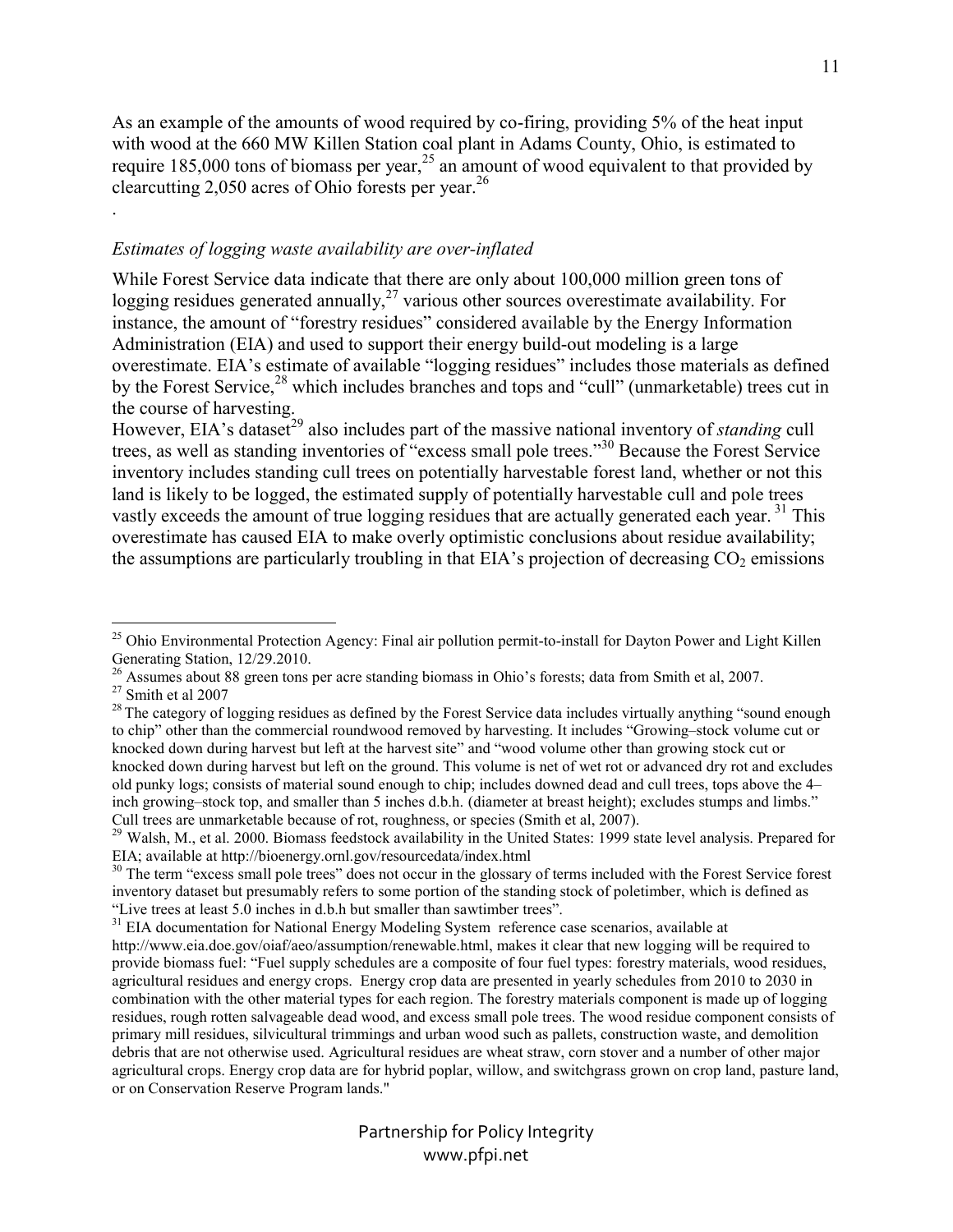under a federal renewable electricity standard are largely based on replacing some portion of coal with wood and not counting  $CO<sub>2</sub>$  emissions from biomass.

Not counting emissions from biomass that is sourced from increased forest harvesting, as EIA has done, means that the projections ignore significant emissions and are not an accurate forecast of power sector emissions under a renewable electricity standard.

A further issue with calculating availability of logging residues is the problem of the "sliding baseline": the way in which the fast-growing wood pellet industry may significantly change the dynamics of forest harvesting and increase "residue" availability considerably. Wood pellet production largely depends on harvesting whole trees, because the industry needs clean, debarked trunkwood to make higher quality pellets. A massive overseas market for wood pellets as well as U.S. incentives for pellet use is being driven by the very assumptions of carbon neutrality that EPA is now considering. Yet the pellet industry makes no pretense of using "residues", because low-diameter wood with a high bark content cannot be used to make the "clean burning" pellets that command the highest prices. A massive increase in the pellet industry is underway, featuring plants like Green Circle Energy in Cottondale, FL, which harvests over 1.2 million tons of wood a year to produce 560,000 tons of pellets, all of which are shipped overseas (pictures of whole trees lined up for chipping at http://www.greencirclebio.com/gallery.php).

The dramatic increase in harvesting that will accompany increased wood pellet production thus is likely to also generate a new flush of "residues" - the tops and branches (and bark) not used in pellet manufacture. This raises a question of how the baseline for residues should be defined. If EPA considers logging residues to be carbon neutral because "they would be generated and then decompose anyway", does this argument still hold true if an explosion in pellet production is increasing residue production, fueled by the same myth of carbon neutrality?

## *The industry has acknowledged that residues will not meet fuel needs*

The coal industry and biomass power developers sometimes claim that they will only use forestry residues for fuel, but industry makes it clear when it comes down to establishing a right to burn whole trees for power that residues will not be sufficient to meet fuel needs. Testimony submitted to the North Carolina Utilities Commission by Duke Energy makes it clear that the company requires large amounts of whole tree harvesting to meet its renewable energy generation goals, and that logging residues are clearly insufficient and otherwise undesirable as fuel. They state  $32$ 

"Biomass currently plays an extremely important role in Duke Energy Carolinas' plants to meet its general REPS compliance obligations in both the near and long term. Biomass generation resources, in its various forms, represent cost-effective renewable energy options for REPS compliance purposes as well as carbon

<sup>&</sup>lt;u>.</u> <sup>32</sup> Testimony of Owen A. Smith, Duke Energy Corporation, before the North Carolina Utilities Commission, In the Matter of the Registration Statements of Buck and Lee Steam Stations as Renewable Energy Facilities Pursuant to RuleR8-66. Docket No. E-7, SUB 939 and SUB 940 at page 4.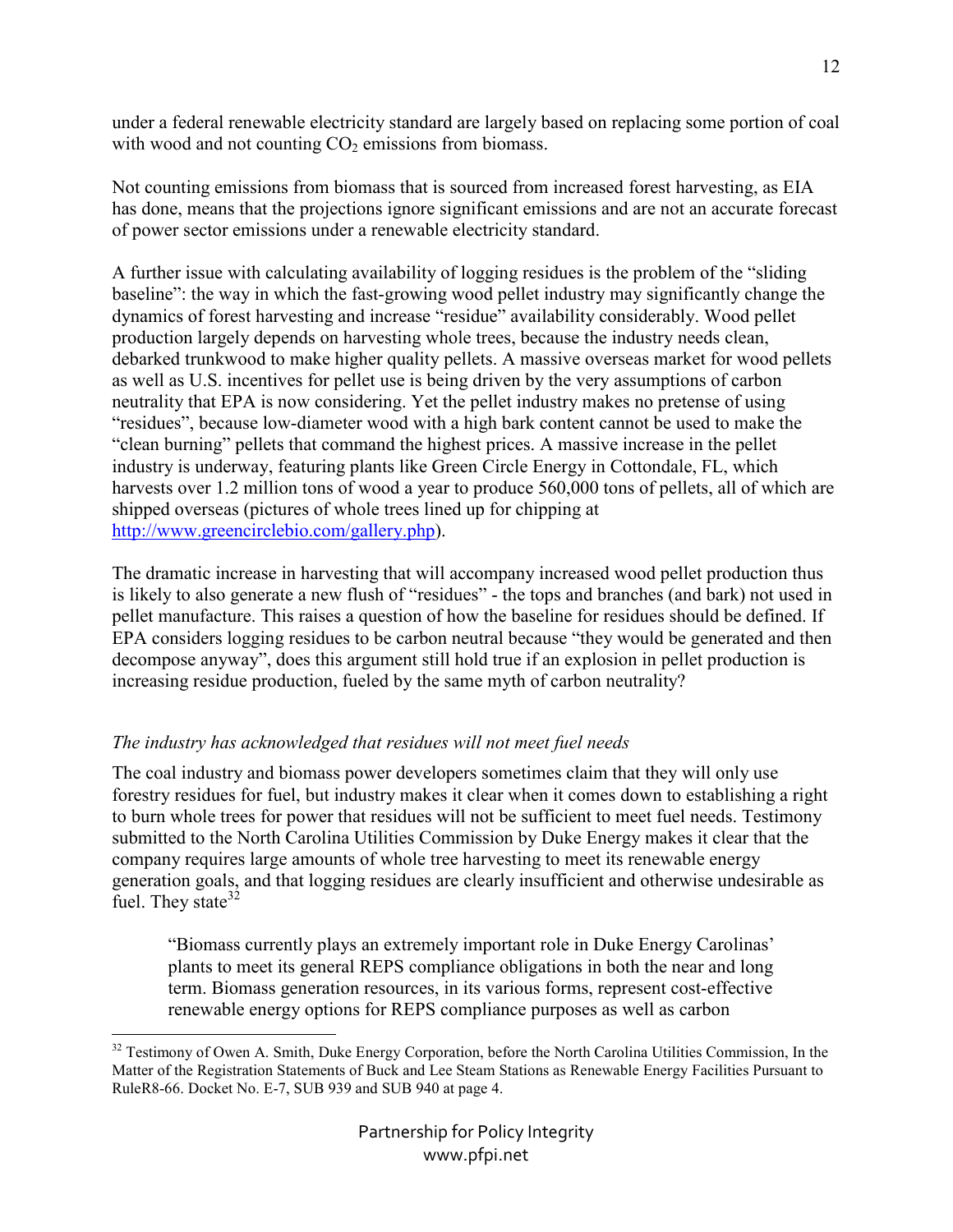neutral generation options in the impending federally-regulated carbonconstrained generation environment. Additionally North Carolina is blessed with abundant forest resources… The Company's strategy for using wood biomass to comply with its REPS obligations includes efforts to co-fire wood fuel with fossil fuel at existing Company facilities and to repower units at certain Company facilities to burn only wood fuel to generate electricity".

Asked, "How would a limiting interpretation of the definition of 'biomass resource' impact the company's REPS compliance strategy and resource investment plans?" They answer, <sup>33</sup>

"Duke Energy Carolinas would be forced to significantly alter its REPs compliance strategy if the definition of "biomass resource" was interpreted as a matter of law to exclude all other wood fuel sources except "wood waste". As illustrated by the testimony of Company Witness Steward, there is already limited "wood waste" supply in the marketplace, and such a limiting interpretation would create an artificial premium for that supply. Also as the supply of "wood waste" will be geographically dispersed, risks and limitation related to economical transport of fuel will further constrain actual supply. Depending upon the transport distances in relation to the generation facility sites, there may simply not be enough "wood waste" fuel available to support the relative needs at Companyowned or third party sites".

Existing industries that use wood, including some that burn biomass for energy themselves, also acknowledge the reality of whole-tree harvesting for fuel, and have expressed concerns that the new, large biomass-burning facilities will drive up wood demand and increase forest harvesting. For instance, testimony<sup>34</sup> offered by the Packaging Corporation of America to the Public Service Commission of Wisconsin on the proposed 50 MW We Energies/Domtar plant in Rothschild, WI, states,

To make a complete shift from a near non-existent to a smooth-running industry will likely take a minimum of 5-8 years, and perhaps longer, to reach stability. In the absence of such change, or during the transition, it would seem that the simplest and perhaps only alternative for WE is to procure pulpwood to be chipped as fuel. This obviously will raise the cost not only of pulpwood but also of biomass across the region. The scale of operations may also result in unforeseen forest management impacts, e.g., clearcutting of northern hardwood stands for whole tree chips.

In New Hampshire, six smaller biomass burning companies intervened in the power purchase agreement for the 70 MW Laidlaw plant proposed in Berlin, NH, which will burn more than

-

<sup>&</sup>lt;sup>33</sup> Testimony of Owen A. Smith, Duke Energy Corporation. before the North Carolina Utilities Commission, In the Matter of the Registration Statements of Buck and Lee Steam Stations as Renewable Energy Facilities Pursuant to RuleR8-66. Docket No. E-7, SUB 939 and SUB 940 at page 9.

<sup>&</sup>lt;sup>34</sup> Initial post-hearing brief of Packaging Corporation of America, before the Public Service Commission of Wisconsin, Docket No. 6630-CE-305. December 23, 2010.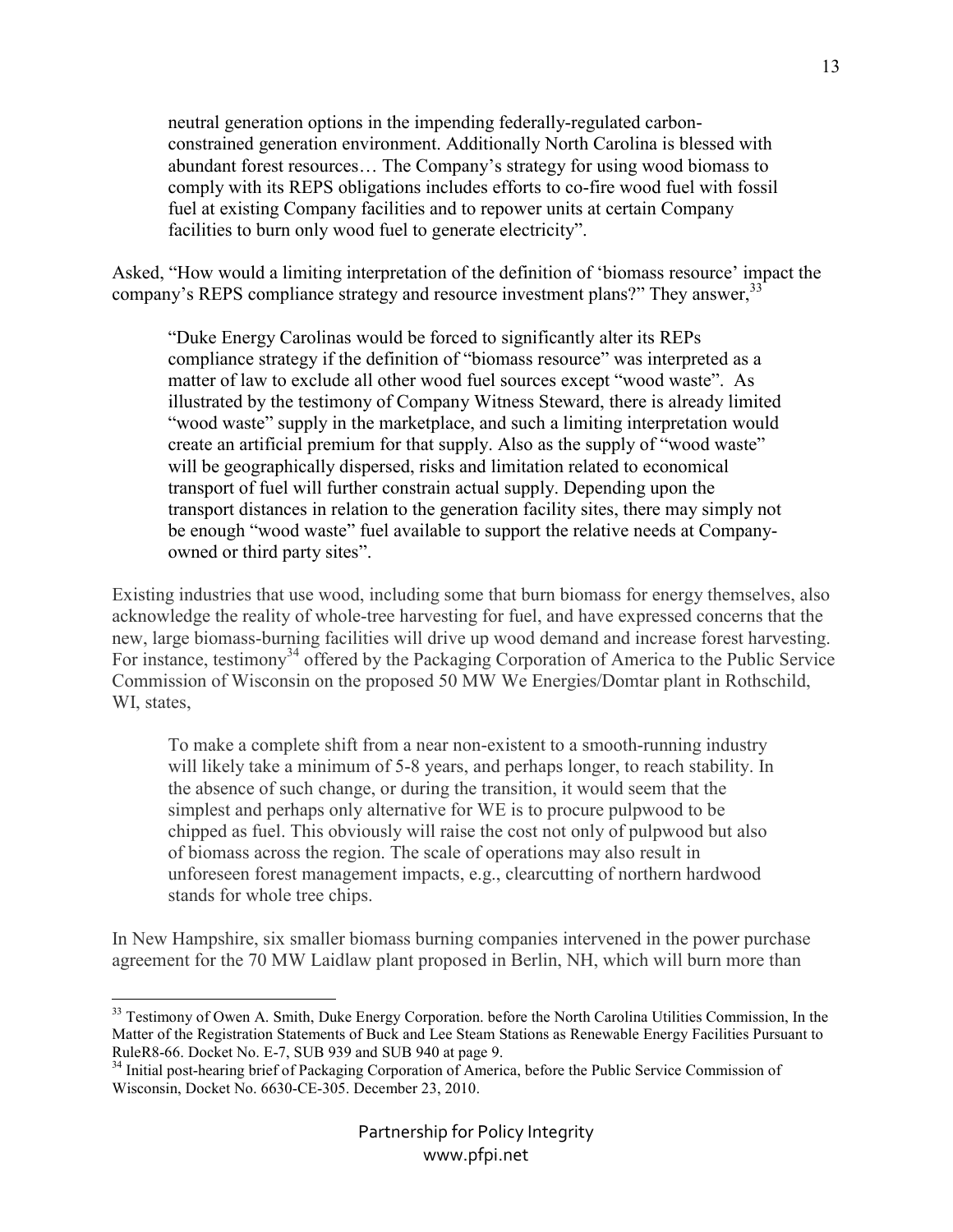750,000 tons of wood a year. The smaller power plants have intervened, as a biomass industry publication notes, "alleging fierce competition for the biomass fuel".<sup>35</sup>

### *Forest Service data show residues are too scarce to meet emerging demand*

Detailed data on wood resources and harvests from the Southern Research Station of the U.S. Forest Service demonstrate that recoverable residues are indeed spread thinly across the landscape, as Duke Energy complains. In North Carolina, the average density of harvestable<sup>36</sup> residues is 12.27 tons per acre, and is 4.76 tons/acre in South Carolina. Duke Carolinas' combined coal plant capacity in North Carolina and South Carolina is 7,573 MW (nameplate).<sup>37</sup> Repowering 10% of Duke's coal capacity with biomass would require 7,334,645 tons of wood, which would require collecting residues from over 861,000 acres per year, or slightly less than the approximately 869,000 acres cut per year in the two states combined.<sup>38</sup>

In Florida, new demand for biomass fuel from six proposed plants will be about 4,847,625 tons per year, on top of the 1.2 million tons a year harvested by the Cottondale pellet plant.<sup>39</sup> Forest Service data indicate a logging residue density of about 4.46 tons per acre, thus meeting the need for biomass fuel would require collecting residues on 1,086,911 acres per year. However, all types of forest cutting in Florida, including final harvest, partial harvest, shelterwood, commercial thinning and timber stand improvement, constitute about 331,000 acres per year.<sup>40</sup>

## *The biomass industry states EPA's deferral will accelerate fuel use*

Testimony<sup>41</sup> from David Tenny, President of NAFO, states that EPA's proposed deferral for biogenic CO2 regulation will spur greater use of biomass for fuel, stating

 "The deferral would spur the market for biomass energy and increase the biomass sales of NAFO's members by removing the regulatory uncertainty and compliance costs that has inhibited capital investment in biomass energy facilities.... Wood to electricity facilities are expected to be a central component of renewable fuel portfolios across the country and total capacity is expected to increase four-fold during the next decade."

NAFO's position is clear – the deferral will allow the industry to grow dramatically, and legal uncertainty may cause the industry to "stagnate"

<sup>-</sup><sup>35</sup> Gibson, L. NH plants petition for intervention in Laidlaw PPA. Biomass Power and Thermal, October 7, 2010. <sup>36</sup> Conner, R. and Johnson, T. Estimates of biomass in logging residue and standing residual inventory following tree-harvest activity on timberland acres in the Southern Region. USDA Forest Service Southern Research Station, Resource Bulletin SRS-169. January, 2011. The review attempts to quantify wood that is recoverable for use as fuel and thus caps recovery at 60% of residues, which is higher than Duke Energy estimated was available.

<sup>&</sup>lt;sup>37</sup> EIA. Existing generating units in the United States by State, Company and Plant, 2008.

<sup>38</sup> Conner and Johnson, 2011.

<sup>&</sup>lt;sup>39</sup> RISI, Inc. North American Wood Biomass Projects Database, updated February, 2011

<sup>40</sup> Conner and Johnson, 2011.

<sup>&</sup>lt;sup>41</sup> Declaration of David P. Tenny, National Alliance of Forest Owners ¶ 11.a., Center for Biological Diversity v. EPA, D.C. Cir. No. 11-1101(filed April 28, 2011).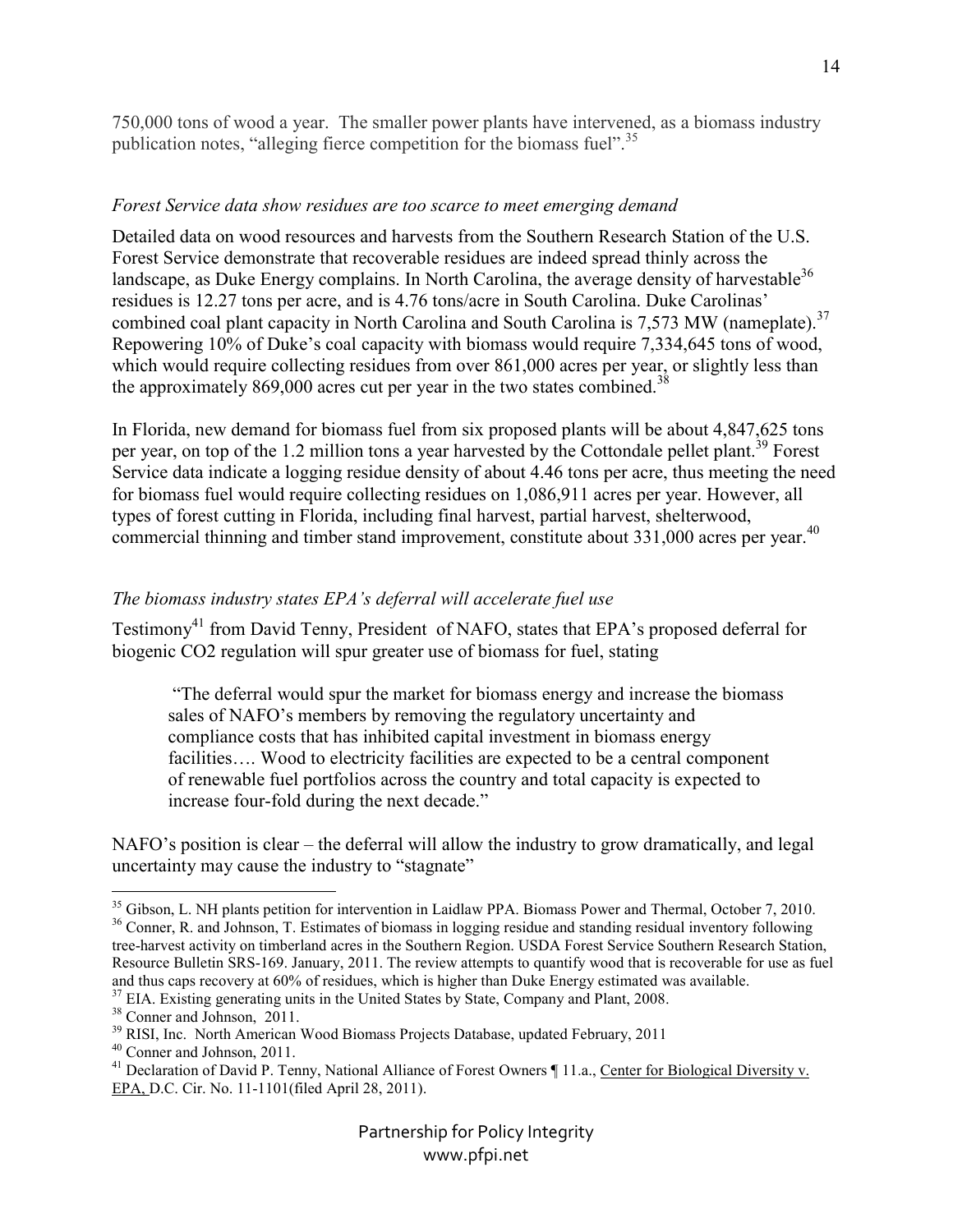"Regardless of the eventual outcome, the interim effect of the legal uncertainty will be to stall the continued growth and development of the biomass energy sector and reduce the demand for biomass products supplied by NAFO's members. This legal uncertainty will be exacerbated by the fact that the Tailoring Rule will apply to CO2 emissions from biomass combustion until the legal uncertainty is resolved. Given the high cost of complying with PSD and Title V permitting requirements, there are strong reasons to believe that the biomass energy sector could stagnate until the legal uncertainty is resolved."

Yet the biomass industry has in fact been stagnating for years. According to EIA's "existing generating units" database from 2008, the median in-service date of the current fleet of plants is 1981; some facilities date from the 1930's. More than half the 111.4 million tons of fuel burned in these plants was wood pulping liquor residues, indicating that the purpose of the existing fleet is nearly as much about waste disposal as it is about energy generation.

Given the biomass industry's long static phase, there is no need to suddenly ramp up capacity prior to EPA doing due diligence on carbon impacts. EPA's goal of regulating  $CO<sub>2</sub>$  is to reduce greenhouse gas emissions, or at least ensure they do not increase. In this context, EPA's statement that regulating biogenic  $CO<sub>2</sub>$  might be "counterproductive because it could discourage utilization of biomass feedstock as fuel" is particularly inappropriate, given the Agency's failure to determine net carbon impacts. The only reason to promote the use of biomass as a renewable fuel is if it offers significant GHG reductions relative to fossil fuels. Until this question is resolved, there is little point in promoting new development of the industry, as NAFO indicates the deferral will do. NAFO's complaint that EPA regulation of carbon emissions from biomass is analogous to developers of a nuclear plant stating that regulations restricting radiation releases are holding back their industry.

In fact the biomass industry's stated intent to expand biomass consumption in response to the deferral, and the embrace of carbon accounting approach not dissimilar to a Ponzi scheme, indicates no reason to anticipate any industry restraint with regard to increasing forest harvesting for biomass fuel. EPA's acknowledgement that carbon accounting is complex, and that time is needed to study the question, does not justify leaving carbon emissions from the industry unregulated for three years. Far from representing a *de minimis* impact, the action will itself "spur" industry development, as NAFO's Dave Tenny states, and will increase the likelihood that large and essentially permanently unregulated facilities will be built in a rush to become grandfathered out of regulation in the three-year period.

#### *EPA has not shown that using forestry waste is truly carbon neutral*

Burning biomass, even residues, instantly transfers more carbon to the air than burning fossil fuels; this is particularly true when biomass burned in a standalone plant, due to generally lower efficiencies of biomass burners than fossil fuel burners. Thus, given EPA's apparent assumption that forest and mill residues are carbon neutral, it begs the question: over what time period is EPA interested in reducing  $CO<sub>2</sub>$  emissions from the power sector? And even assuming that the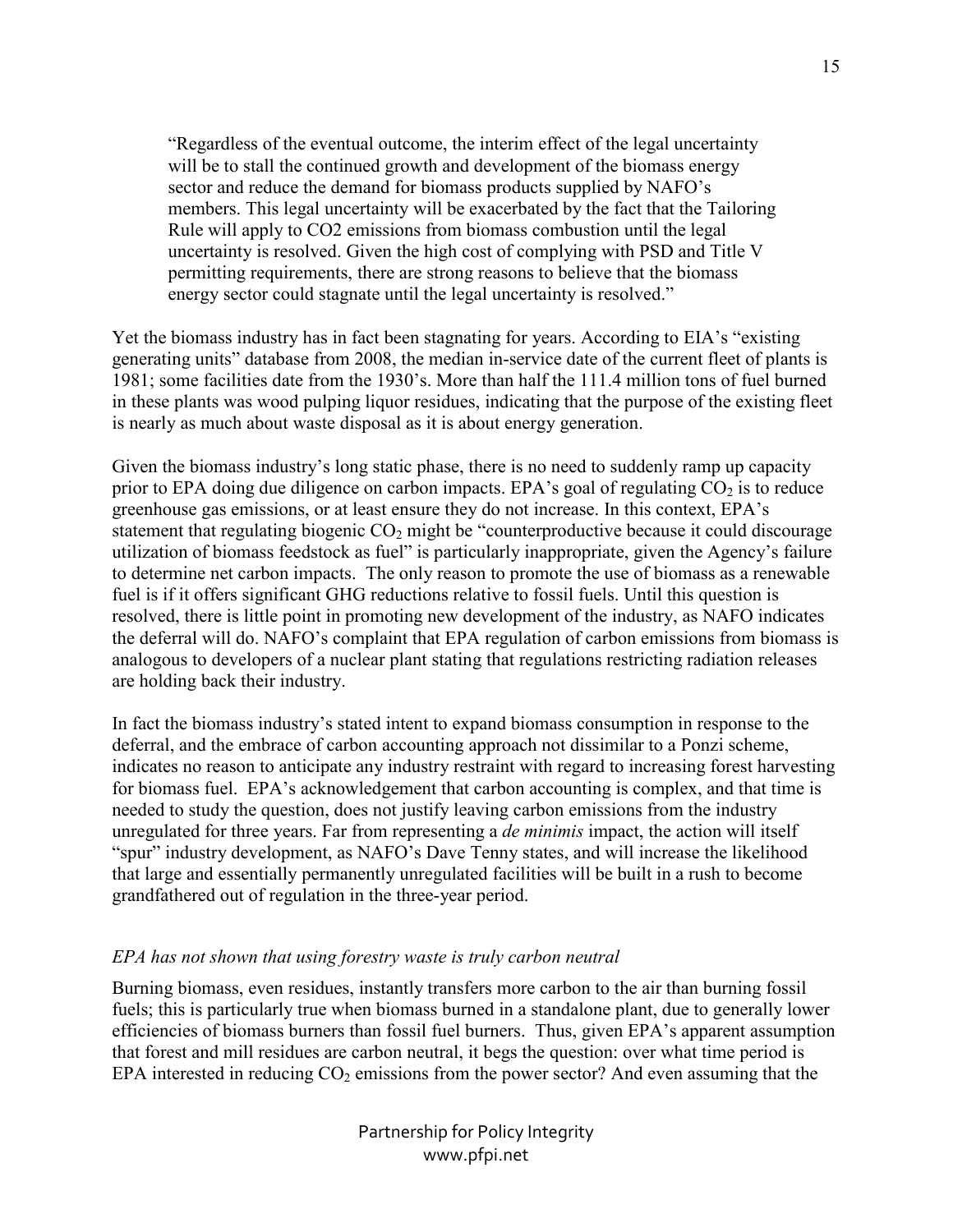Agency were correct that net emissions from either burning or decomposing waste wood are the same after 10 – 15 years (itself likely an underestimate), what gives the Agency the ability to defer the actual emissions reduction from  $CO<sub>2</sub>$ , as opposed to criteria pollutants regulated under the Clean Air Act? The Agency regulates NOx at the point and time of emission – it does not ask the question of what the "net balance" of NOx will be at some point  $10 - 30$  years into the future. Why then does the agency have the ability to defer the actual reduction in  $CO<sub>2</sub>$  emissions under this rule, particularly given the extreme urgency of reducing emissions now to address climate change? Further, is it fair to fossil fuel burning industries that the biomass industry is given several years to reduce its net emissions, and they are not?

In fact, decomposition takes time – therefore it is not legitimate for EPA to treat  $CO<sub>2</sub>$  emissions from burning waste wood as if they achieve instant parity with the emissions that would occur if decomposition were occurring instead. For instance, Repo et al  $2011^{42}$  found carbon "payback" periods for forestry residues that varied by the type of wood (stumps versus branches). The Manomet Study team concluded that even when just forestry residues are used as fuel, it still takes 30 years for net emissions from a utility-scale biomass facility to achieve parity with net emissions from electricity generation using natural gas. More than 90 years are required when "mixed" wood (which includes whole trees) is used.<sup>43</sup>

Decomposition is a complex process that varies with different wood types, climate, nutrient availability and the decomposer community. But from the following chart, which describes the percent mass remaining of decomposing wood through time and which models a range of reasonable values for decomposition rate constants (k) representing these factors, it is evident that 10 to 30 years after harvest, significant amounts of decomposing material remain. The assumption that decomposition happens swiftly and that net emissions from burning and decomposition quickly achieve parity is not borne out by the science.

 $\overline{a}$ 

16

 $^{42}$  Repo, A., Tuomi, M. and Liski, J. 2011. Indirect carbon dioxide emissions from producing bioenergy from forest harvest residues. GCB Bioenergy, 3: 107-115. doi: 10.1111/j.1757-1707.2010.01065.x

<sup>&</sup>lt;sup>43</sup> Walker, T. "Manomet & biomass: moving beyond the soundbite". Presentation to USDA Bioelectricity and GHG Workshop, 15 November 2010.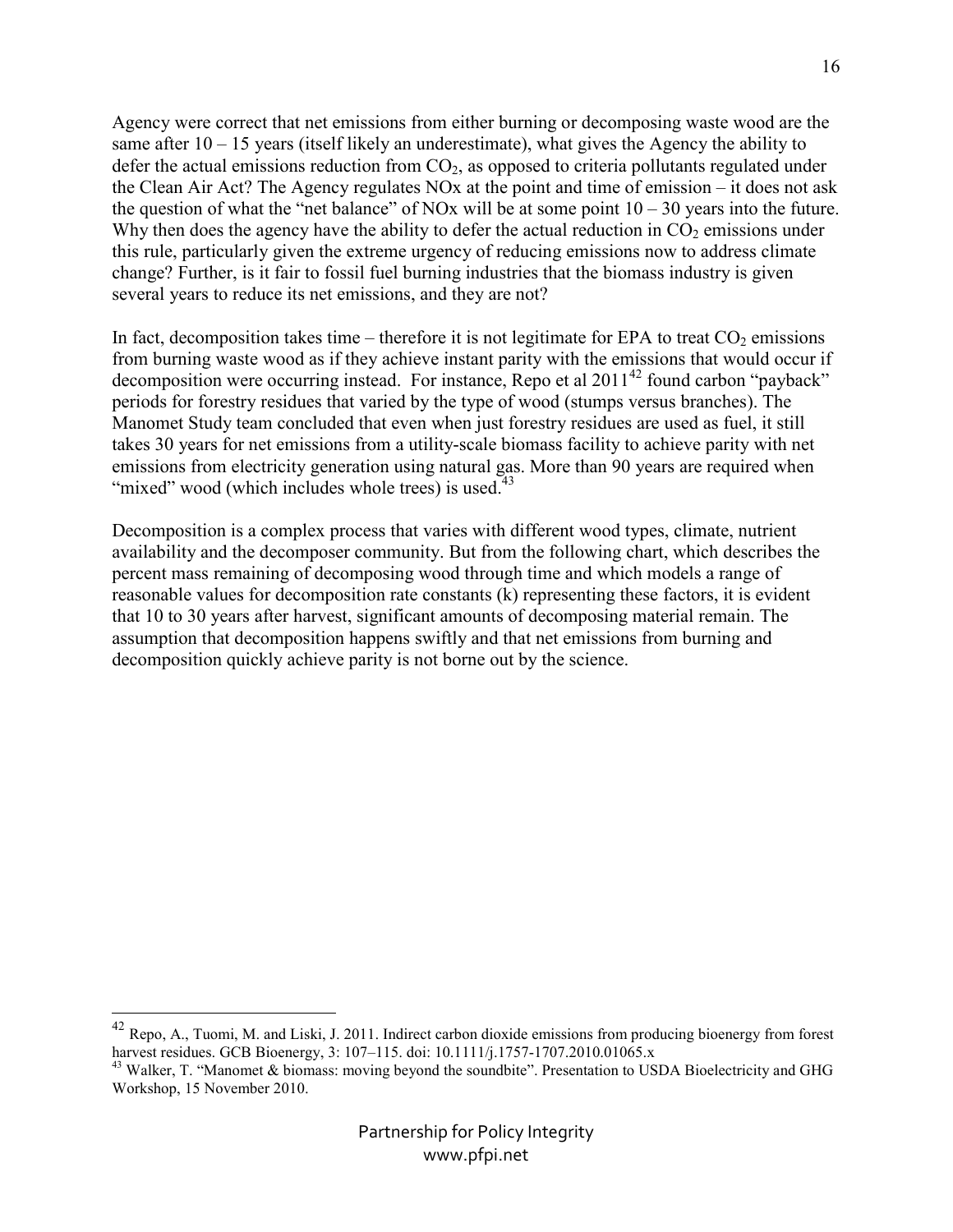

Figure 4. Decomposition curves showing percent of initial material remaining for a range of "k" factors representative of wood in North America.

Even the Finns, who use biomass energy intensively, are recognizing that harvesting residues for fuel has consequences for overall forest carbon balance. A press release from a study recently issued by the Finnish Environment Institute states,

"Forest energy is not as low in emissions as is generally assumed. Harvesting of wood from forests reduces the quantity of atmospheric carbon accumulated in forests, even though growing forests do take up carbon from the atmosphere. Logging residue, such as branches, wood from first thinnings and tree stumps, would store carbon for a long time if left to rot in the forest. The climate benefit achieved by carbon storage is similar to that of, for instance, long lasting products made of wood"<sup>44</sup>

Net carbon emissions over time can be lower when energy crops or agricultural residues are used as fuel, provided this does not involve land-use change with substantial net emissions of carbon (such as replacing native forests to grow energy crops). However, EPA has not provided a single example of combustion of biomass that actually reduces greenhouse gas emissions. The example that EPA provides of a beneficial type of biomass is not supported by current science. EPA states:

 $\overline{a}$ 

<sup>&</sup>lt;sup>44</sup> Finnish Environment Institute. "Weaker carbon sink capacity of forests undermines the majority of benefits from forest energy". February 1, 2011. http://www.ymparisto.fi/default.asp?contentid=375136&lan=en&clan=en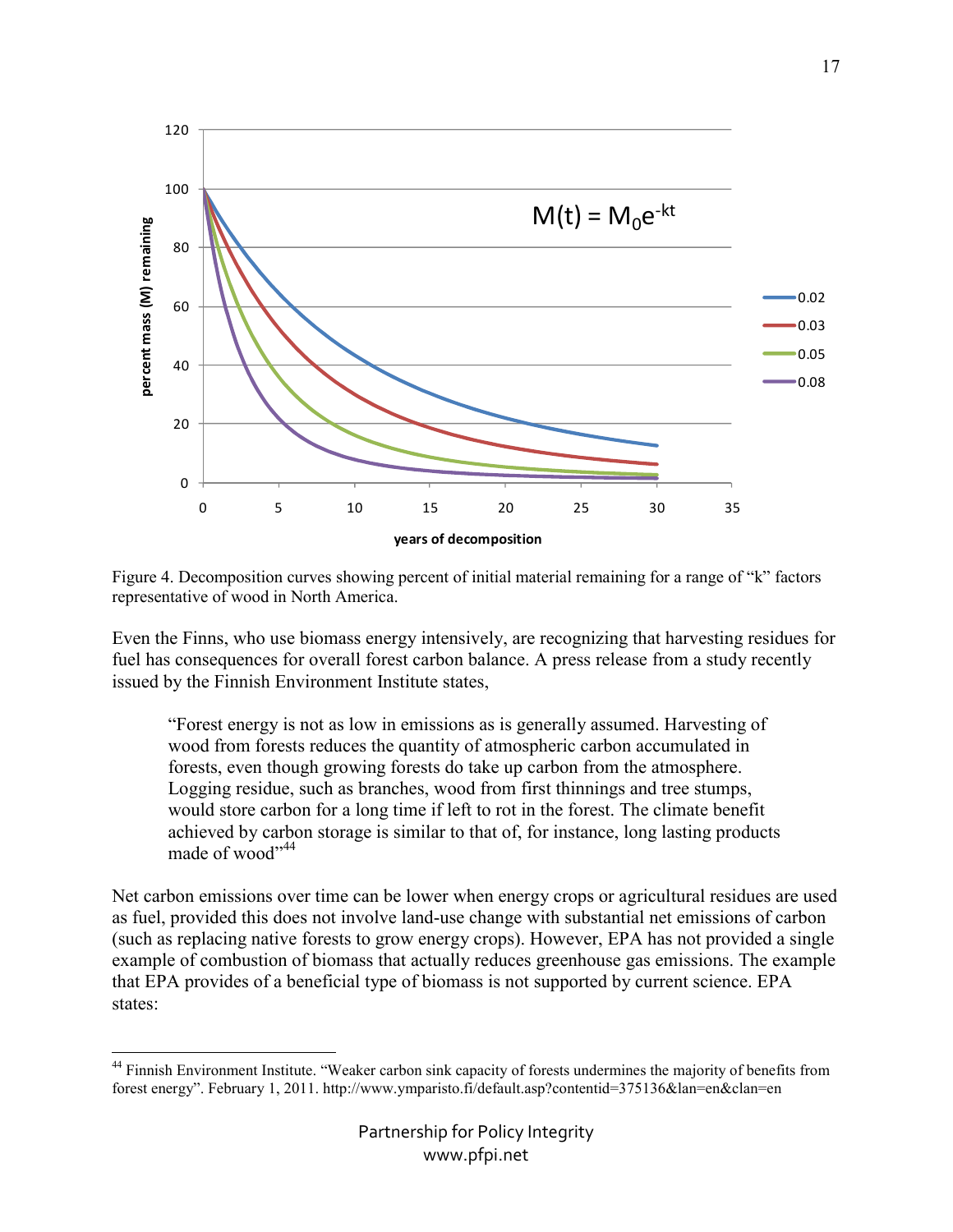"requiring permitting for facilities seeking to generate energy from the combustion of dead trees, especially those killed due to a widespread event like the mountain pine beetle epidemic, is likely to discourage the utilization of a readily available resource that would *clearly* reduce  $CO_2$  emissions (e.g., by removing and utilizing biomass material that would otherwise be susceptible to fire or decompose in the forest, leading to  $CO<sub>2</sub>$  and  $CH<sub>4</sub>$  emissions from decomposition). <sup>45</sup>

The example provided, that of harvesting beetle-killed wood for fuel, is not supported by recent studies, which indicate that the severity of crown fires may be reduced in beetle-killed stands relative to undisturbed stands<sup>46</sup> which that net carbon emissions from beetle-killed stands are lower than has been assumed.

Further support is offered by a NASA study<sup>47</sup> which found that

"Preliminary analysis indicates that large fires do not appear to occur more often or with greater severity in forest tracts with beetle damage. In fact, in some cases, beetle-killed forest swaths may actually be less likely to burn. What they're discovering is in line with previous research on the subject.

The results may seem at first counterintuitive, but make sense when considered more carefully. First, while green needles on trees appear to be more lush and harder to burn, they contain high levels very flammable volatile oils. When the needles die, those flammable oils begin to break down. As a result, depending on the weather conditions, dead needles may not be more likely to catch and sustain a fire than live needles.

Second, when beetles kill a lodgepole pine tree, the needles begin to fall off and decompose on the forest floor relatively quickly. In a sense, the beetles are thinning the forest, and the naked trees left behind are essentially akin to large fire logs. However, just as you can't start a fire in a fireplace with just large logs and no kindling, wildfires are less likely to ignite and carry in a forest of dead tree trunks and low needle litter.

EPA's statement that collection of beetle-killed wood for fuel results in equivalent emissions to it staying in the field and burning also assumes that theses stands burn with 100% probability, which is not the case.

The deferral of applicability of the tailoring rule to emissions from tire-derived fuel can surely not be based on the argument that tires would "decompose" in  $10 - 15$  years, thus rendering net

-

<sup>45</sup> Proposed Rule at 15,262

<sup>46</sup> Martin Simard, et al., 2011, Do Mountain Pine Beetle Outbreaks Change the Probability of Active Crown Fire in Lodgepole Pine Forests? Ecological Monographs  $81(1)$  3 – 24. .

<sup>&</sup>lt;sup>47</sup> Shoemaker, Jennifer. NASA satellites reveal surprising connection between beetle attacks, wildfire. September 8, 2010. Available at http://www.nasa.gov/topics/earth/features/beetles-fire.html#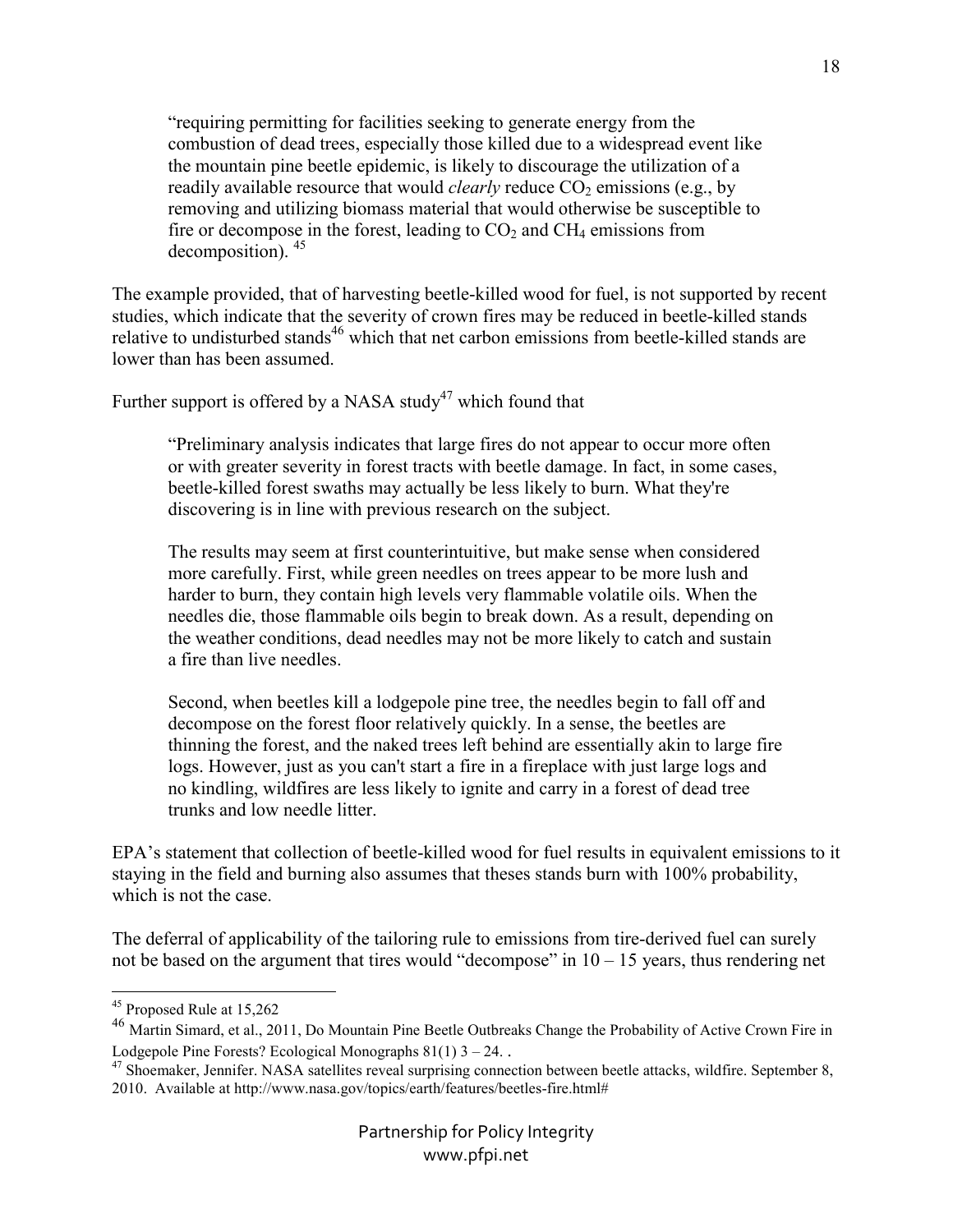emissions from combustion and decomposition equivalent. The inclusion of tire-derived fuels in the list of excluded materials thus shows that the Agency's rationale for not counting emissions is not based on a true assessment that emissions from burning waste are negligible, but instead that the decision was based on precedent and driven by industry pressure.

## **Biomass energy has consequences for forests and carbon emissions**

David Tenny of NAFO projects that biomass power generation will quadruple in the next ten years.<sup>48</sup> If this occurs – and it is most likely to occur if EPA fails to regulate biomass carbon pollution – it will have dramatic consequences for forests and carbon emissions. Despite claims that a variety of feedstocks, including annual crops, can be used as fuel, industry data demonstrate that the overwhelming majority of existing plants use wood as fuel, and the overwhelming majority of new plants being planned and built will use wood as fuel. Plants cofiring biomass have a particular need for wood, rather than agricultural crops, since their boilers and emissions control equipment are not equipped to deal with the slagging and fouling that can accompany combustion of agricultural materials. Wood – especially debarked and pelletized or torrefied wood – is the fuel of choice for coal plants wanting to co-fire biomass.

Leaving aside co-firing proposals, the approximate doubling in the size of the biomass power industry now underway in the next few years will require over 57 million tons of wood annually, which, when assumed to be at around an industry standard assumption of 45% moisture content, translates to almost 58 million tons of  $CO<sub>2</sub>$  emitted per year.<sup>49</sup> The quadrupling in consumption envisioned by NAFO will represent well over another 100 million tons of CO2 emissions, bringing the projected industry total to around 200 million tons of  $CO<sub>2</sub>$  emitted annually and unregulated by EPA. If these numbers are concerning to the Agency, then there is no reason to delay regulation, for the very act of deferral will itself incentivize the continuing explosion of the biomass industry – a fact endorsed by NAFO.

Accepting the unjustified myth of biomass carbon neutrality leads to bad public policy. For instance, an examination of EIA's projected reductions in carbon emissions that would occur if a federal renewable electricity standard were passed reveals that the majority of the "reductions" are the result of replacing coal with biomass and simply not counting the emissions. Given EIA's assumptions about fuel availability, which lump trees from increased forest harvesting into the "forest residues" category, there is good reason to assume that net emissions from the ramp-up in biomass energy that EIA envisions would be substantial. How should the public feel when it turns out that the very core objective of the climate bill, to reduce greenhouse gas emissions, is based on a an outdated and unverified assumption that is demonstrably wrong?

<u>.</u>

19

<sup>&</sup>lt;sup>48</sup> Declaration of David P. Tenny, National Alliance of Forest Owners ¶ 11.a., Center for Biological Diversity v. EPA, D.C. Cir. No. 11-1101(filed April 28, 2011).

 $\frac{49}{19}$  One ton of green wood at 45% moisture content emits about 1.008 tons of CO<sub>2</sub> when burned.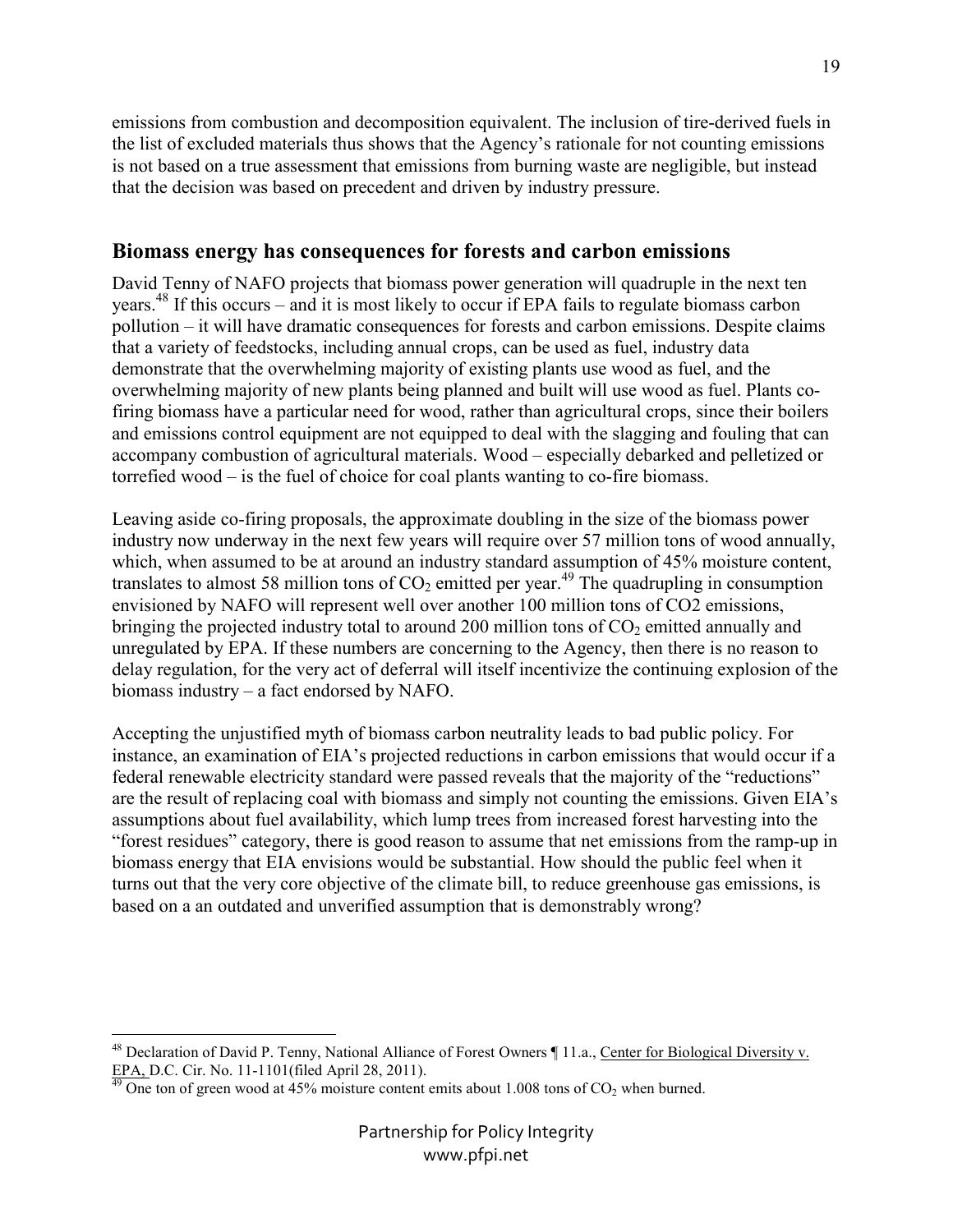

FIGURE 5. EIA's assumptions about residues availability and carbon neutrality contribute the projection that replacing some portion of coal with biomass will lead to large reductions in greenhouse gases under a renewable electricity standard. The other reductions in power sector emissions come from deployment of nuclear power and carbon capture and sequestration. Adding biomass emissions back in to EIA-projected emissions shows the degree to which EIA's projections depend on the assumption of biomass carbon neutrality. (Source: Booth, M.S. and Wiles, R. 2010. Clearcut Disaster. Environmental Working Group, Washington DC).

Considering biomass carbon neutral also incentivizes forest cutting and turns forests from carbon sinks into carbon sources. Take for example Vermont, which is distinguished by being noted as one of the states identified in the national inventory of greenhouse gas emissions where forests are a net source of carbon – that is, they are being cut and/or dying faster than they are growing.<sup>50</sup> Forest Service data indicate Vermont generated 522,044 tons of forest residues in 2006.<sup>51</sup> Wood reported burned in 2009 (in plants large enough to report to EIA) was 603,763 tons. Currently, more energy wood facilities are planned in the state, including pellet plants; projects in the pipeline have a total wood demand of 1,722,330 tons to supply new pellet and biomass facilities.<sup>52</sup> Liquidation of these carbon stocks will drive Vermont's forests further into the red – they will be even greater sources of greenhouse gases than they are now.

Or consider Michigan, another state identified in the national greenhouse gas inventory as having forests that are a net source of carbon. EIA data indicate that in 2009, wood solids consumption

<u>.</u>

 $50$  EPA, 2011. Inventory of U.S. greenhouse gas emissions and sinks: 1990 – 2009. Annex 3.12, Table A-210.

<sup>51</sup> Smith et al, 2007

<sup>&</sup>lt;sup>52</sup> RISI, Inc. North American Wood Biomass Projects Database, updated February, 2011